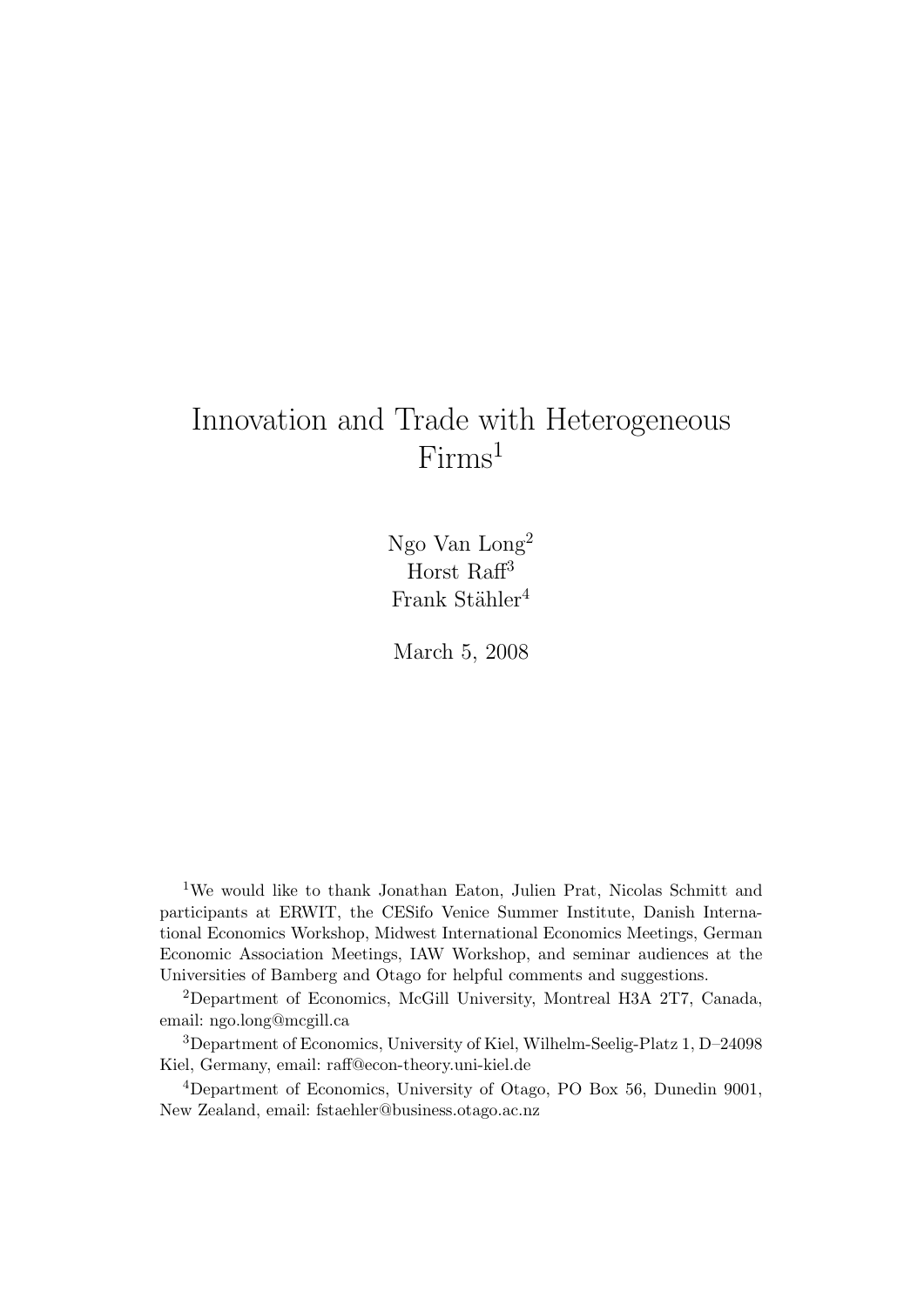#### Abstract

This paper examines how trade liberalization affects the innovation incentives of firms, and what this implies for industry productivity and social welfare. For this purpose we develop a reciprocal dumping model of international trade with heterogeneous firms and endogenous R&D. We identify two effects of trade liberalization on productivity: a direct effect through changes in R&D investment, and a selection effect due to inefficient firms leaving the market. We show how these effects operate in the short run when market structure is fixed, and in the long run when market structure is endogenous. Among the robust results that hold for any market structure are that trade liberalization (i) increases (decreases) aggregate R&D for low (high) trade costs; (ii) increases expected industry productivity; and (iii) raises expected social welfare if trade costs are low.

JEL classification: F12, F15

Keywords: international trade, firm heterogeneity, R&D, productivity, market structure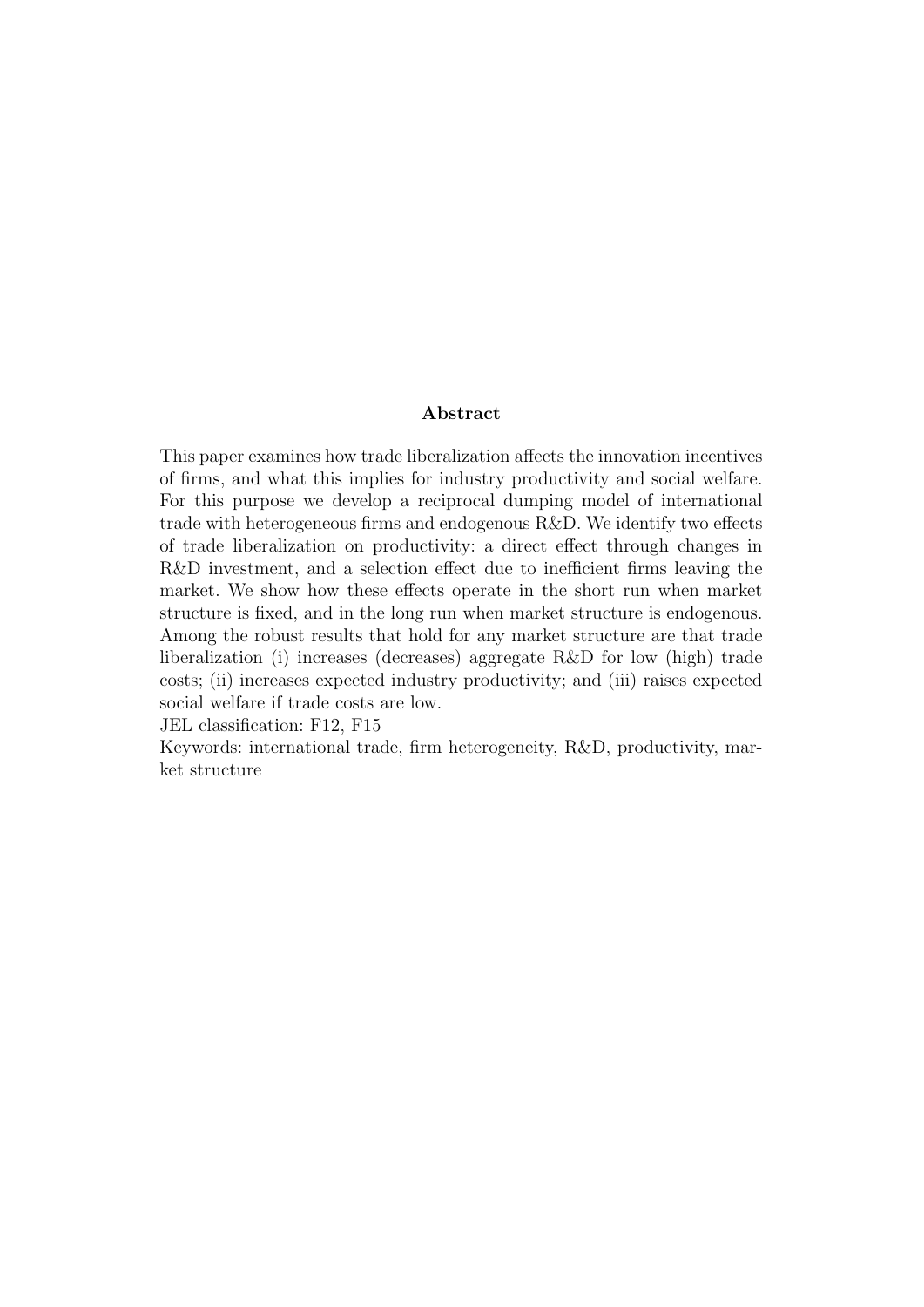### 1 Introduction

This paper examines how trade liberalization affects the incentive of firms to innovate. Specifically we study how a reduction in trade barriers affects firms' investment in process R&D, and what this implies for industry productivity and social welfare. Process R&D refers to investment designed to reduce production costs, thereby making the firm more productive. A key feature of process R&D is that its outcome is stochastic. Higher R&D spending only raises the likelihood that the firm will realize a higher level of productivity. However, it is the realized level of productivity that determines the firm's performance, including its domestic sales, export sales and profitability. Only productive firms will be able to survive in the market-place, and only the most productive will be able to bear the cost of exporting. Hence the type of R&D decision we focus on is one where firms choose their investment level with a view to boosting their chance of success in both domestic and export markets.

Innovation incentives depend on such factors as market size, toughness of existing competition, and the potential for entry and exit of competitors.<sup>1</sup> Trade liberalization affects all of these factors simultaneously. Firms face tougher import competition at home and may lose market share to imports, which may reduce the benefit of undertaking R&D. On the other hand, they gain easier access to export markets and hence may gain market share abroad. This may lead firms to raise their R&D spending. Trade liberalization may also affect market structure, thus changing the number not only of foreign but also of domestic competitors. Obviously, then, trade policy has non-trivial effects on R&D incentives. Disentangling these effects is the first task of the paper.

Changes in R&D investment represent one channel through which trade policy affects industry productivity and social welfare. Another is the se-

<sup>1</sup>See, for example, the seminal paper by Dasgupta and Stiglitz (1980), as well as the more recent work by Aghion et al. (2004, 2005).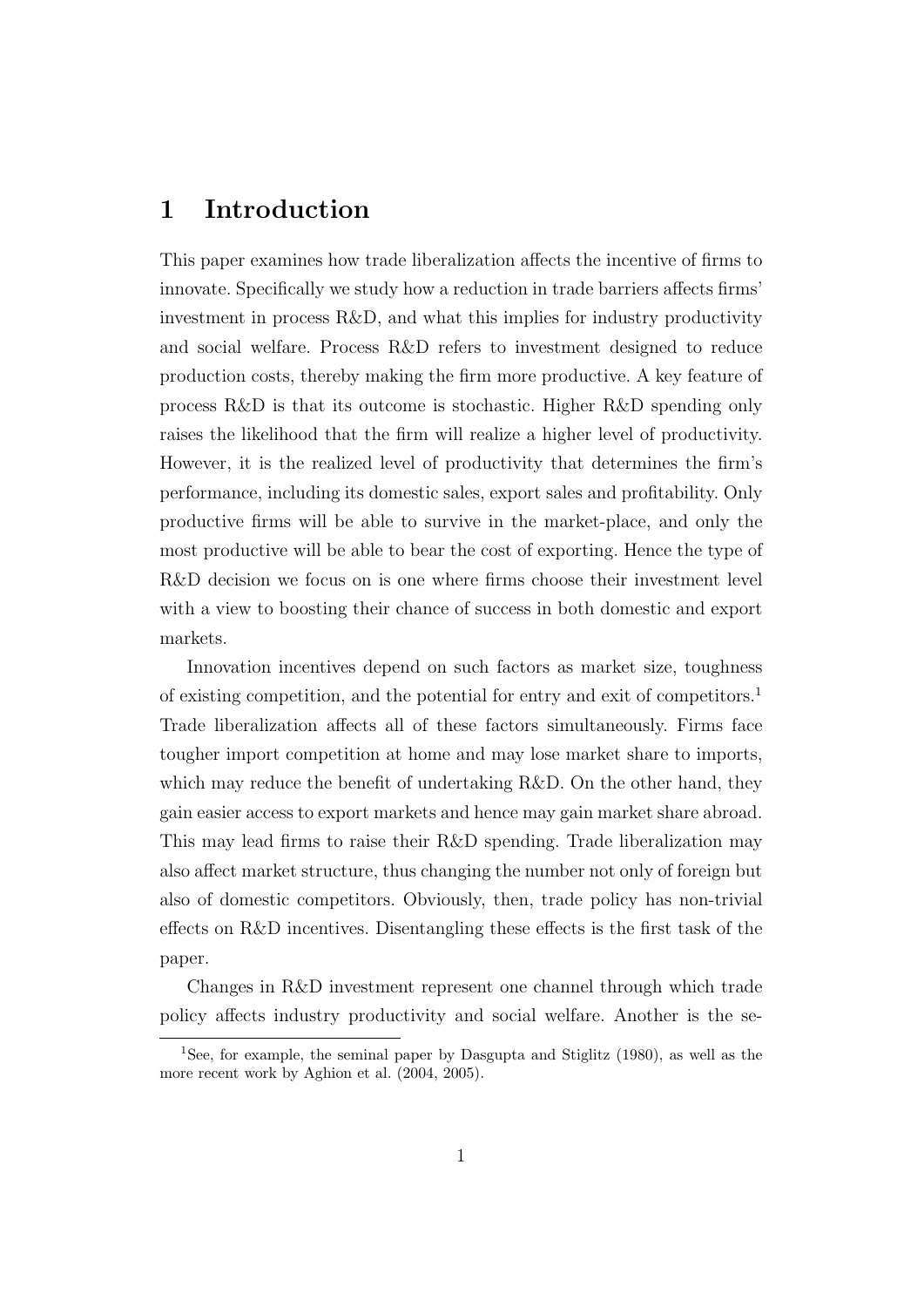lection of firms into domestic and export markets.<sup>2</sup> By this we mean that trade liberalization may force the least efficient firms to exit the market, but provides export opportunities to firms that before found exporting too costly. However, since R&D investment as well as domestic and export market participation are endogenous, and since all of these decisions are directly affected by trade liberalization, the R&D effect and the selection effect will interact to determine industry productivity and social welfare. Examining this interaction is the second task.

The current paper makes progress on both tasks by providing a very simple international trade model in which these effects of trade liberalization can be studied. Our model is a variant of the reciprocal dumping model (Brander and Krugman, 1983), in which firms are ex post heterogeneous a la Melitz (2003). Firms decide on entry and their R&D spending before observing their marginal cost. R&D simply shifts the cost distribution. Firms then individually learn their marginal cost, and finally play a Bayesian Cournot game determining their domestic and foreign sales. The model allows us to derive the comparative static effects of a reduction in trade costs on R&D, domestic output, and exports at the firm level. It also lets us determine how trade liberalization affects the cut-off levels of firm productivity that separate firms that are not able to sell any output from the more productive ones that serve the domestic market, and the latter from the most productive ones that also export. From the changes in firm-level decisions and the selection effects induced by changes in the cut-off values we can then compute how trade liberalization affects aggregate industry productivity and social welfare.

The complementarity between innovation and exporting captured by our model—namely that firms are more likely to export if they innovate, and are more likely to innovate when they see good export opportunities—is well documented by recent empirical studies (Lileeva and Trefler (2007), Aw, Roberts and Winston (2007), and Bustos (2007)). There is also clear empir-

<sup>2</sup>The selection effect is a feature of heterogeneous firm models, such as Melitz (2003). Both adjustment channels are empirically important. See Lileeva and Trefler (2007), Greenaway and Kneller (2005), and Wagner (2007) for recent surveys of the literature.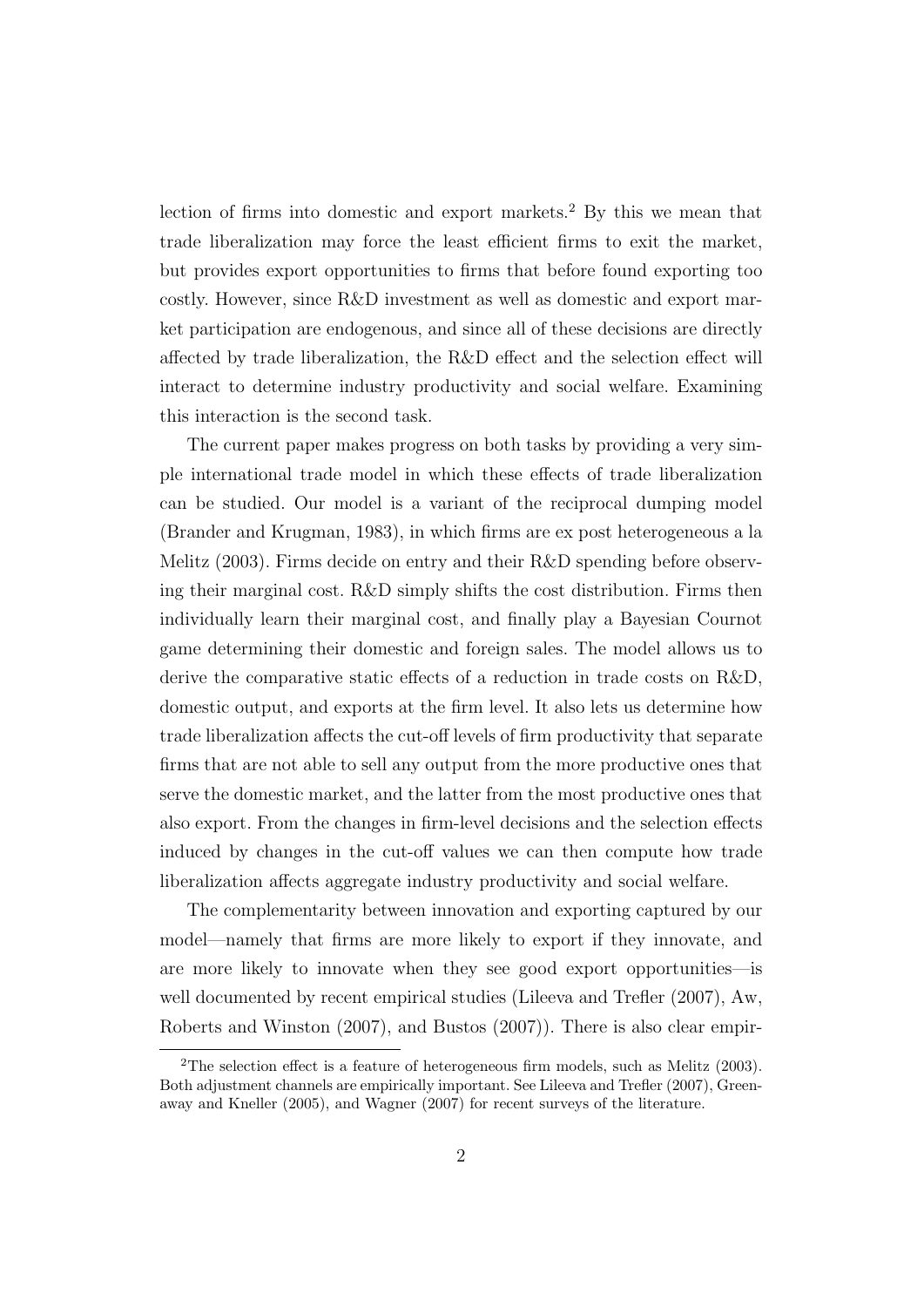ical evidence that firms indeed try to boost their productivity to increase their market opportunities, as envisaged by our model (see Emami-Namini and Lopez (2006), Alvarez and Lopez (2005), and Hallward-Driermeier et al.  $(2002)$ ).

We examine two scenarios, one with an exogenous and one with an endogenous market structure. The case of an exogenous market structure can be interpreted as a short-run scenario in which firms react to trade liberalization by adjusting domestic and foreign sales (possibly to zero) and R&D investment, but there is no entry of new firms. The case of an endogenous market structure may serve as a long-run scenario, in which expected profits are driven to zero by free entry and exit of firms. Firms may still respond to trade liberalization by adjusting output and R&D expenditure. However, part of the adjustment will be in the form of entry and exit. We are especially interested in identifying trade liberalization effects that are robust in that they hold across different market structures and can therefore be expected to occur across a wide range of industries independent of (often unobserved) sector-specific entry and exit costs.

We show, among other things, that trade liberalization (i) raises (reduces) expected aggregate R&D spending if trade costs are low (high); and (ii) forces firms at the bottom of the productivity distribution to produce zero expected output. The two effects determining how industry productivity reacts to trade liberalization may hence go in the same or in opposite directions. In particular, the R&D effect counteracts (reinforces) the selection effect when trade costs are low (high). However, we are able to prove that the selection effect dominates so that expected industry productivity rises unambiguously as trade costs fall. A sufficient condition for social welfare to increase with trade liberalization under any market structure is for trade costs to be low.

Our paper is most closely related to the recent work of Costantini and Melitz (2007), and Atkeson and Burstein (2006) who also examine innovation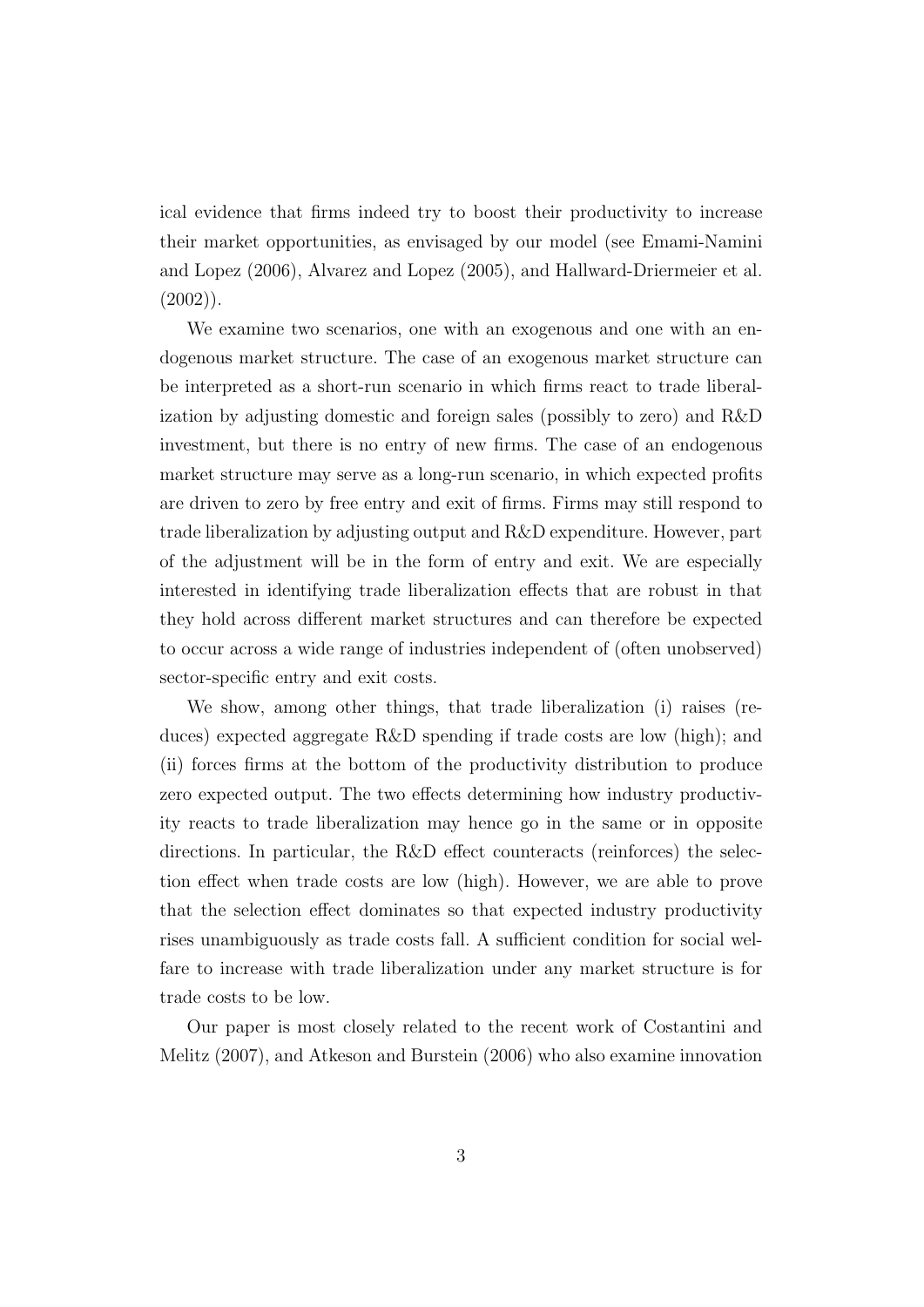and export decisions in a model with heterogeneous firms.<sup>3</sup> Both papers have in common that they start from a situation in which firms already differ in their initial productivity before an innovation opportunity arises (a binary choice in the former, a continuous choice in the latter paper), and then study how productivity differences evolve over time when trade costs fall. The former paper examines the transition dynamics between two steady states, and finds that productivity effects depend on whether liberalization is anticipated and on how quickly it is implemented. The latter paper studies the long-run dynamics. It shows that a reduction in trade costs induces (less) productive firms to spend more (less) on innovation, thus becoming even more (less) productive over time. By contrast, firms in our model decide on innovation investment before they know their productivity. This assumption allows us to isolate the innovation- and selection-induced changes in productivity from effects generated by initial conditions. The simplicity of our model has the added advantage that we are able to perform classic comparative static analysis, which makes the economics behind these changes very transparent. Costantini and Melitz, and Atkeson and Burstein, on the other hand, have to rely on numerical simulation for (most) of their results.<sup>4</sup>

The remainder of the paper is structured as follows. Section 2 introduces the model. Section 3 contains the results both in the case of a fixed market structure and in the case of an endogenous market structure. Section 4 concludes. The Appendix contains proofs.

<sup>3</sup>Navas and Sala (2006), and Gustafson and Segerstrom (2006) also introduce innovation into the Melitz (2003) model. However, in the open-economy version of the former paper the amount of innovation investment is held constant. In the latter, R&D is carried out in an innovation sector and depends crucially on the presence of intertemporal knowledge spillovers in the innovation sector.

<sup>4</sup>Other related papers include Ederington and McCalman (2007) and Yeaple (2005) who examine the effect of trade liberalization on technology adoption. The adoption process also leads to ex-post differences in firm productivity. Haaland and Kind (2008) employ a model in which R&D and exports are determined simultaneously, but their focus is on the effect of R&D subsidies.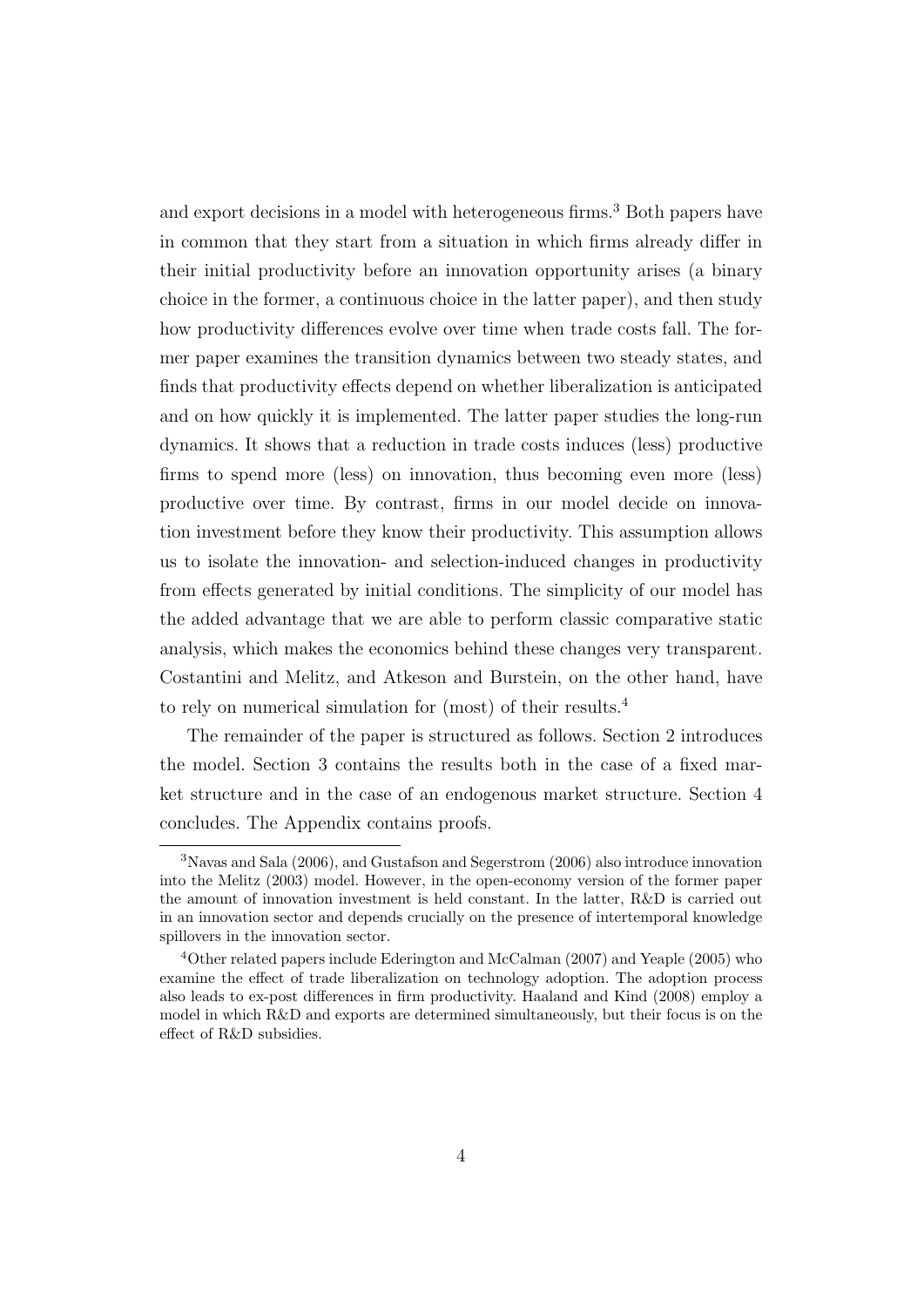### 2 The Model

We consider a reciprocal dumping model of trade with two segmented markets: the home and the foreign market. Firms in the two markets produce a homogeneous good and engage in Cournot competition. Consumers in each market have quadratic quasi-linear preferences that give rise to a linear inverse demand function,

$$
p_j = A - Q_j,\tag{1}
$$

where  $p_j$  and  $Q_j$  denote price and total sales in market j. Labor is the only factor of production and comes in fixed supply. Assuming that the numeraire good is produced under constant returns to scale at unit cost and traded freely on a competitive world market, the equilibrium wage in each country is equal to one, and trade is always balanced.

The per-unit trade cost on shipments between countries is denoted by t. We treat t as a resource cost, such as the cost of transporting goods or overcoming non-tariff barriers. Trade liberalization is modelled as a marginal fall in  $t$  in both countries.

Let  $n$  denote the number of active oligopolists in each market. Firms produce under constant (but ex-ante unknown) marginal cost, equal to the unit labor requirement. We assume that the marginal cost of firm  $i = 1, \ldots, n$ , denoted by  $c_i$ , is revealed to the firm only after it has incurred a sunk set-up cost  $f > 0$  and invested an amount  $r_i \geq 0$  in R&D. By conducting R&D a firm increases its chances to become a lower-cost firm. The probability that firm *i*'s marginal cost is less than or equal to  $c_i$  is given by  $G(c_i)$ , where

$$
G(c_i) = g(r_i)F(c_i), g(0) = 1, g' > 0, g'' \le 0.
$$
\n(2)

The ex-ante cumulative distribution  $F(c_i)$  has support on the interval  $[0, \bar{c}]$ . Obviously, expression (2) is defined only as long as  $G(c_i) \leq 1.5$  The cost of R&D is given by

<sup>&</sup>lt;sup>5</sup>Precisely,  $G(c_i) = \min(g(r_i)F(c_i), 1)$ .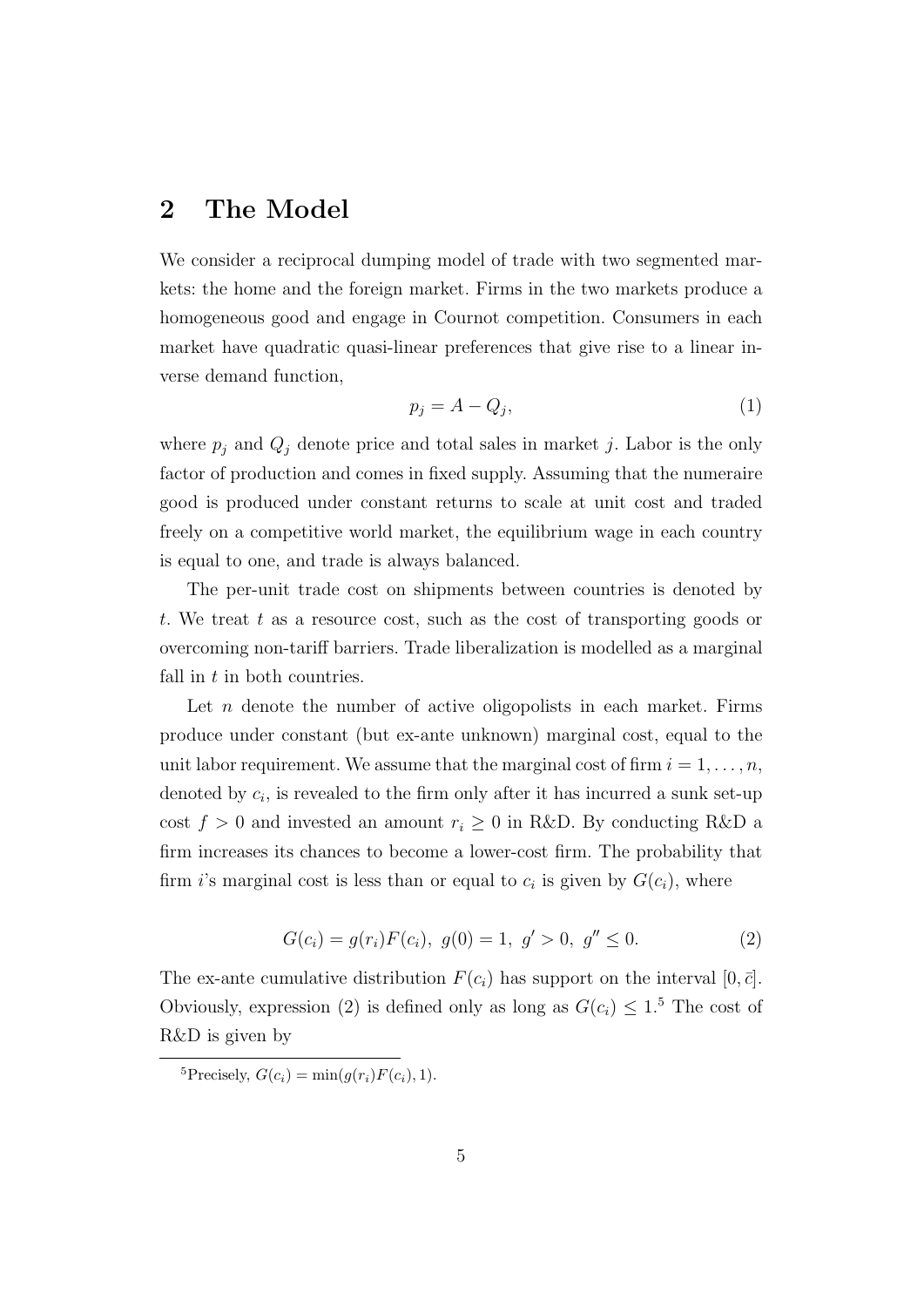$$
\rho(r_i) : \rho(0) = 0, \rho' > 0, \rho'' \ge 0.
$$
\n(3)

We assume that both the level of R&D and the marginal-cost realization are private information of each firm. Hence output decisions are made under asymmetric information, and the R&D investment has no effect on the output choice of rival firms.<sup>6</sup> Upon learning its marginal cost, firm i will produce a quantity  $y(c_i)$  for the domestic market and  $x(c_i)$  for the export market. This output decision will depend on the expected output of all rival firms in the domestic market, denoted by  $Q_{-i}$ . Firm i's first-order condition for its domestic sales  $y_i(c_i)$  is

$$
p(y_i(c_i) + \widehat{Q}_{-i}) + y_i(c_i)p'(y_i(c_i) + \widehat{Q}_{-i}) - c_i \le 0, (= 0 \text{ if } y_i(c_i) > 0).
$$
 (4)

From (4), we may derive the critical marginal cost,  $\tilde{c}_{y_i} = A - Q_{-i}$ , for which firm *i*'s domestic sales become zero. Then the first-order conditions give rise to the decision rule<sup>7</sup>

$$
y_i(c_i) = \begin{cases} 0 & \text{if } c_i \ge \tilde{c}_{y_i}, \\ \frac{1}{2}(\tilde{c}_{y_i} - c_i) & \text{if } c_i < \tilde{c}_{y_i}, \end{cases}
$$
(5)

and the ex-post profit in the domestic market is equal to

$$
\pi_i(c_i) = \begin{cases}\n0 & \text{if } c_i \ge \tilde{c}_{y_i}, \\
\frac{1}{4} (\tilde{c}_{y_i} - c_i)^2 & \text{if } c_i < \tilde{c}_{y_i}.\n\end{cases}
$$
\n(6)

Similarly, let  $\hat{Q}_{-i}^*$  denote the expected output of all rivals in the export market. Firm i's first-order condition for its exports  $x_i(c_i)$  is

$$
p(x_i(c_i) + \widehat{Q}_{-i}^*) + x_i(c_i)p'(x_i(c_i) + \widehat{Q}_{-i}^*) - t - c_i \le 0, (= 0 \text{ if } x_i(c_i) > 0), (7)
$$

and the critical marginal cost for which its exports become zero is  $\tilde{c}_{x_i}$  =  $A - \hat{Q}_{-i}^* - t$ . Hence the quantity of exports is

$$
x_i(c_i) = \begin{cases} 0 & \text{if } c_i \ge \tilde{c}_{x_i}, \\ \frac{1}{2}(\tilde{c}_{x_i} - c_i) & \text{if } c_i < \tilde{c}_{x_i}, \end{cases}
$$
(8)

 $6$ An increase in R&D therefore cannot serve as a commitment device to be more aggressive in both markets. This is similar to the model of Haaland and Kind (2008) which assumes that outputs and R&D are determined simultaneously by each firm.

<sup>7</sup>See also Cramton and Palfrey (1990), Lemma 5 (p. 26 and pp. 41-2).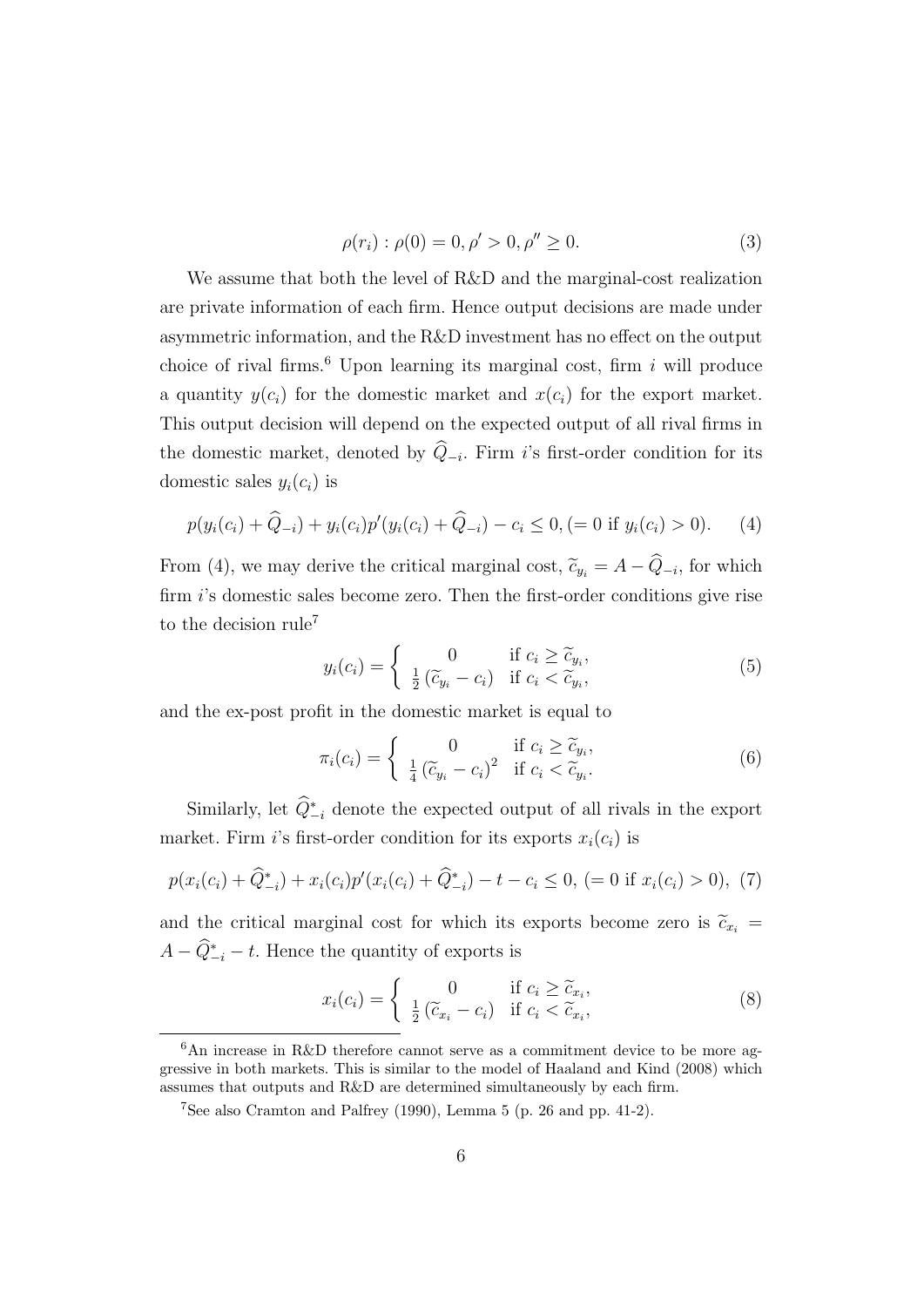and the ex-post export profit is

$$
\pi_i^*(c_i) = \begin{cases}\n0 & \text{if } c_i \ge \tilde{c}_{x_i}, \\
\frac{1}{4} (\tilde{c}_{x_i} - c_i)^2 & \text{if } c_i < \tilde{c}_{x_i}.\n\end{cases}
$$
\n(9)

Using  $(6)$  and  $(9)$  we may write the total expected profit of firm i as

$$
\Pi_i(r_i) = \frac{g(r_i)}{4} \Omega_i - (f + \rho(r_i)),
$$
\n(10)

where

$$
\Omega_i \equiv \frac{1}{4} \int_0^{\tilde{c}_{y_i}} (\tilde{c}_{y_i} - c_i)^2 dF(c) + \frac{1}{4} \int_0^{\tilde{c}_{x_i}} (\tilde{c}_{x_i} - c_i)^2 dF(c).
$$
 (11)

Each entrant chooses its R&D level according to the following first-order condition:

$$
\frac{\partial \Pi_i}{\partial r_i} = g'(r_i) \frac{\Omega_i}{4} - \rho'(r_i) = 0.
$$
\n(12)

Since firms are identical prior to learning their cost realization, equilibrium R&D spending will be the same for all entering firms. For future convenience, let us denote the optimal common level of R&D by  $\hat{r}$ , where

$$
g'(\hat{r})\Omega - 4\rho'(\hat{r}) = 0.
$$
\n(13)

The following assumption guarantees that  $\hat{r} > 0$ :

#### Assumption 1

$$
\Omega > 4\rho'(0).
$$

Since each firm does the same R&D, the expected outputs of firms will coincide in equilibrium. Furthermore, since the two countries are identical, the expected domestic and export sales of home firms will be identical to those of foreign firms. In its local market firm i will face  $n-1$  domestic rivals, each expected to produce and sell  $\hat{y}$  units, and n rivals from abroad, each expected to sell  $\hat{x}$  units. Hence,  $Q_{-i} = (n - 1)\hat{y} + n\hat{x}$ . Similarly in its export market, the firm competes with  $n-1$  other exporters and n local firms so that  $\hat{Q}_{-i}^* = n\hat{y} + (n-1)\hat{x}$ . Using symmetry, the following Lemma shows that the expected local and export sales of a firm are determined by a system of only two equations: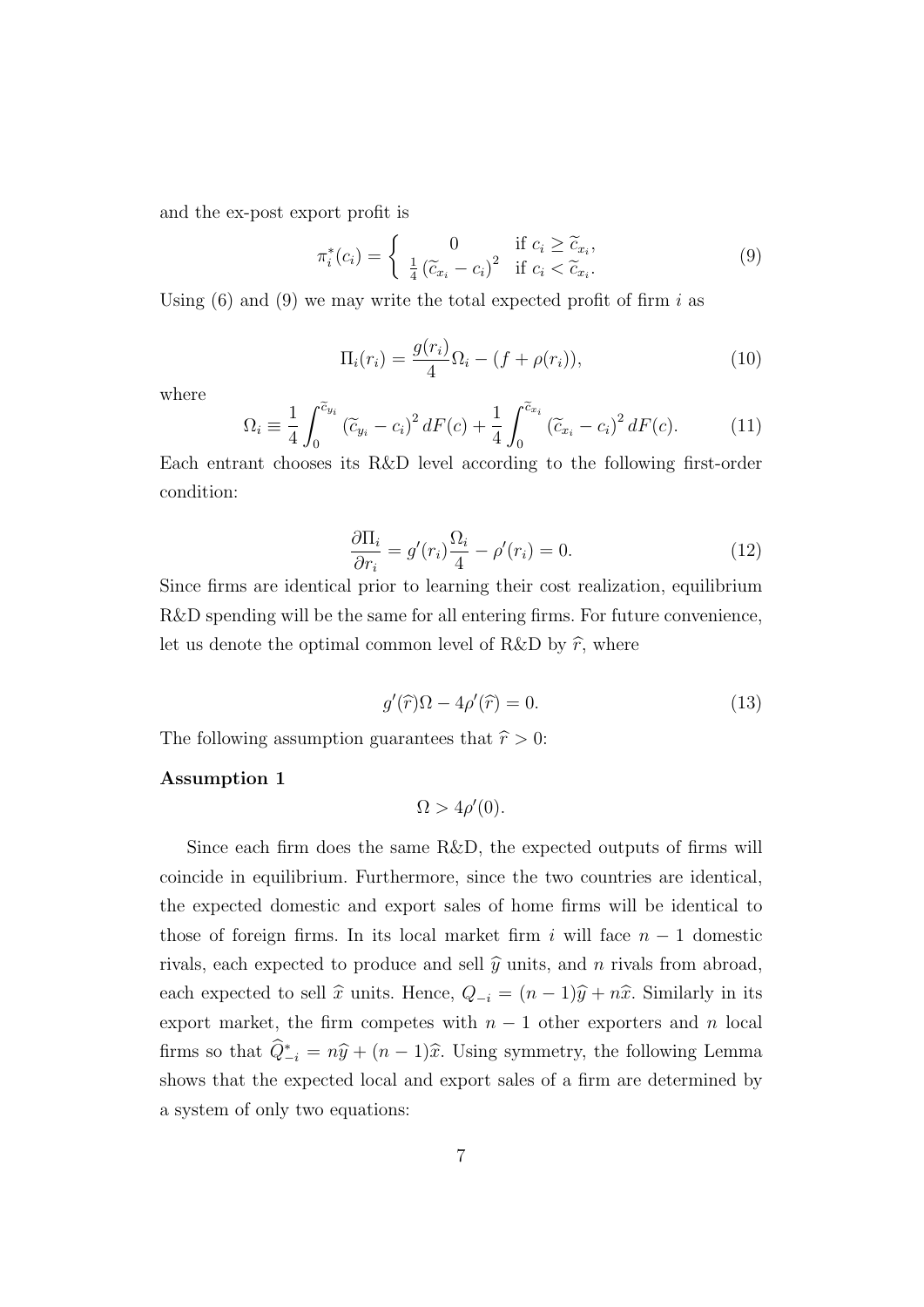Lemma 1 Expected sales are

$$
\widehat{y} = \frac{g(\widehat{r})}{2} \int_0^{\widetilde{c}_y} F(c) dc,
$$
\n(14)

$$
\widehat{x} = \frac{g(\widehat{r})}{2} \int_0^{\widetilde{c}_x} F(c) dc.
$$
\n(15)

Proof: See Appendix A.1.

We may also use symmetry to rewrite the equilibrium profits as follows

$$
\widehat{\Pi} = \frac{g(\widehat{r})}{4} \Omega - (f + \rho(\widehat{r})),\tag{16}
$$

where

$$
\Omega \equiv \int_0^{A - (n-1)\hat{y} - n\hat{x}} [A - (n-1)\hat{y} - n\hat{x} - c]^2 dF(c) +
$$

$$
\int_0^{A - (n-1)\hat{x} - n\hat{y} - t} [A - (n-1)\hat{x} - n\hat{y} - t - c]^2 dF(c). \tag{17}
$$

Furthermore, the critical cost levels will coincide across firms and are given by

$$
\widetilde{c}_y \equiv A - (n-1)\widehat{y} - n\widehat{x} \tag{18}
$$

$$
\widetilde{c}_x \equiv A - (n-1)\widehat{x} - n\widehat{y} - t. \tag{19}
$$

In our analysis below we will refer to the effect of trade liberalization on industry productivity, which we define as the inverse of the conditional expectation of the marginal cost of the firms that produce positive output. The conditional expectation is

$$
E(c \mid c \le \widetilde{c}_y) = \frac{1}{G(\widetilde{c}_y)} \int_0^{\widetilde{c}_y} c dG \tag{20}
$$

Of particular interest will be whether the effect coming from possible changes in  $\hat{r}$  will reinforce or offset changes induced through  $\tilde{c}_y$ .

## 3 The Effects of Trade Liberalization

In this section we examine how trade liberalization in the form of a marginal reduction in  $t$  affects the equilibrium of the model. We start with the case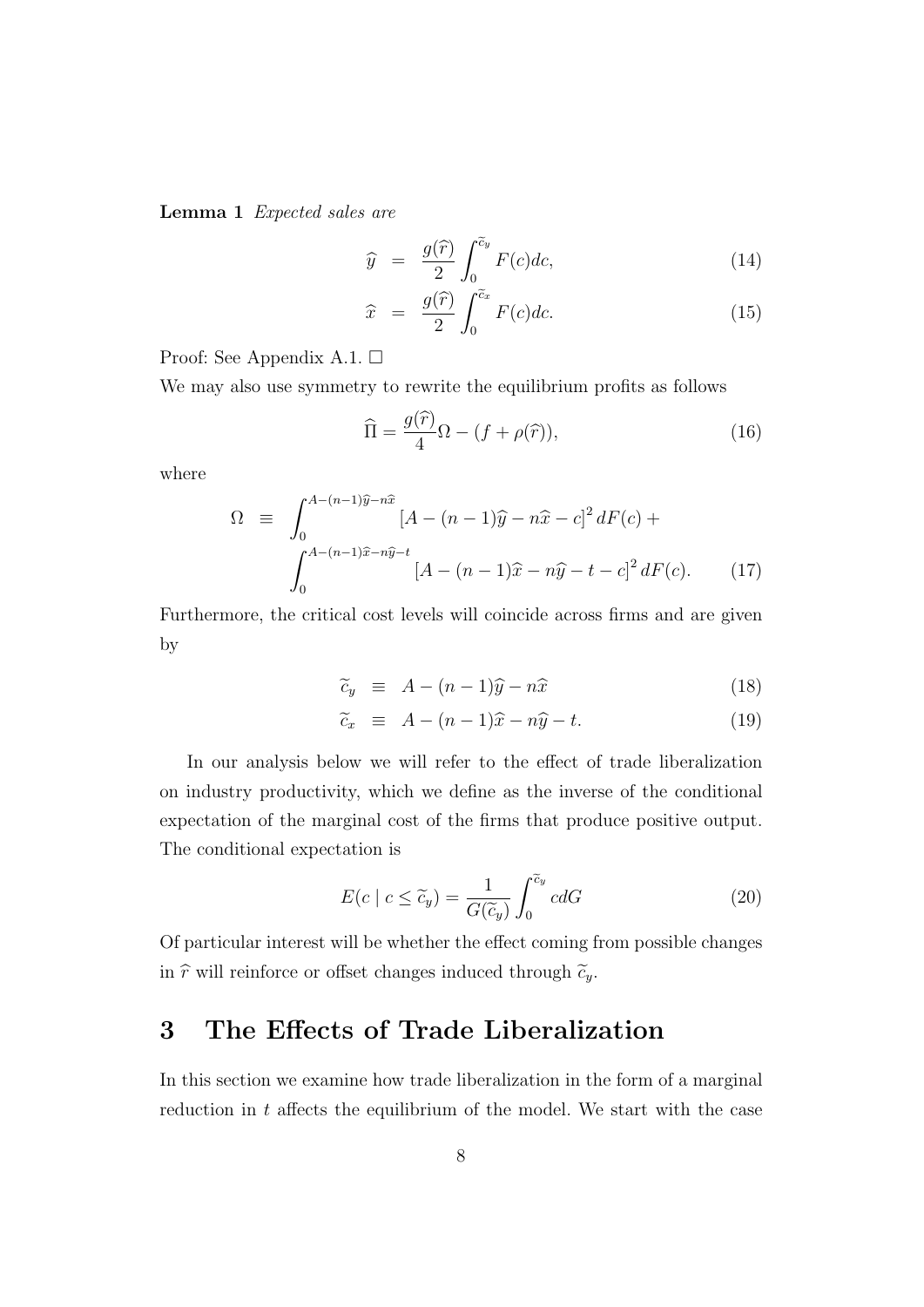of a fixed market structure. That is, we determine how trade liberalization affects expected local sales, expected exports and R&D, holding fixed the number of firms. One may interpret this as a short-run scenario, in which the number of firms has not yet had time to adjust.<sup>8</sup> We then turn to the case of an endogenous market structure, where entry and exit occur until expected profits are equal to zero. In this case we want to know how trade liberalization affects expected local sales, expected exports, R&D, as well as the equilibrium number of firms.

#### 3.1 Fixed Market Structure

In the case of a fixed market structure the equilibrium  $\hat{y}$ ,  $\hat{x}$  and  $\hat{r}$  are determined by equations  $(13)$  -  $(15)$ . To derive the comparative static effects of a reduction in t we totally differentiate these equilibrium conditions. This yields the following comparative static results:

**Proposition 1** If the number of firms is fixed, trade liberalization  $(i)$  increases expected exports; (ii) decreases expected local sales if trade costs are high, and has an ambiguous effect on local sales if trade costs are low: *(iii)* increases (decreases)  $R\&D$  if trade costs are low (high); and (iv) increases the expected total output of each firm.

Proof: see Appendix A.2.  $\square$ 

To develop intuition for the results consider the effect of trade liberalization on the threshold values of the marginal cost,  $\tilde{c}_y$  and  $\tilde{c}_x$ . For  $t = 0$  we obviously have  $\tilde{c}_y = \tilde{c}_x$ : there is only one critical value such that firms with marginal cost draws below this value are active on the integrated home and foreign markets, whereas firms with higher marginal costs do not produce any output. For  $t > 0$ , we must have  $\tilde{c}_y > \tilde{c}_x$ . The most efficient firms—those with cost draws below  $\tilde{c}_x$ —produce for the both the domestic and export markets, firms with cost draws between  $\tilde{c}_y$  and  $\tilde{c}_x$  sell only on the domestic market; firms

<sup>8</sup>Note that this does not preclude the fact that, ex post, firms with a bad draw will produce zero output.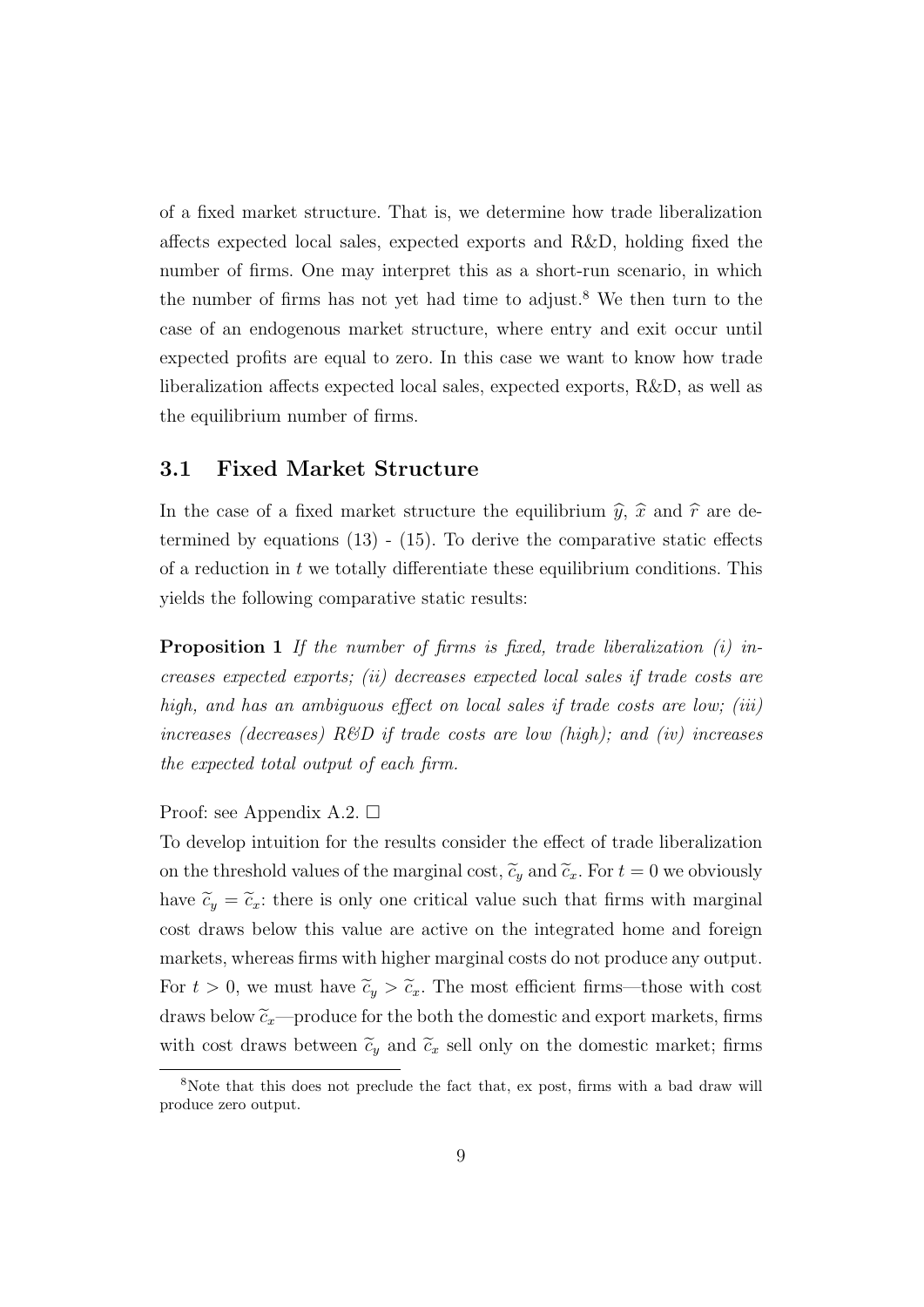with marginal costs above  $\tilde{c}_y$  do not sell anything. We show in Appendix A.2 that  $d\tilde{c}_y/dt > 0$  and  $d\tilde{c}_x/dt < 0$ . This implies that as trade costs decline, the threshold cost level  $\tilde{c}_x$  rises, so that more firms will now be able to export. On the other hand, the threshold cost level  $\tilde{c}_y$  falls, meaning that firms that before were efficient enough to sell on their local market are now forced to produce zero output.

Consider first how trade liberalization affects a firm's expected sales holding fixed the level of R&D expenditure. Expected export sales rise, since trade liberalization raises the probability that any given firm will be efficient enough to be able to export, and allows those firms that do export to increase their shipments abroad. Expected domestic sales decrease, since firms respond to import competition by reducing local sales. In addition, the likelihood that a given firm will be able to sell on its local market falls. These arguments explain the increase in export sales (part (i) of the Proposition), but not why domestic sales might increase if trade costs are low (see part (ii)). The ambiguity in the case of domestic sales is due to changes in R&D spending. Specifically, expected domestic sales can only rise after trade liberalization, if increased R&D leads to a big enough downward shift in the marginal cost distribution.

How does R&D respond to a reduction in the trade cost? A firm selling only on the domestic market would want to reduce its R&D spending, since tougher competition from imports decreases its output and hence also the marginal benefit from R&D. An exporter would want to increase R&D, since the increase in its export sales more than compensates for the decrease in local market share, meaning that it has a greater incentive to invest in cost-reducing R&D. If t is sufficiently close to the prohibitive level, the probability of being an exporter is very low  $(\widetilde{c}_x$  is small), whereas there is a large probability of selling only on the domestic market  $(\tilde{c}_y$  and  $(\tilde{c}_y - \tilde{c}_x)$  are big). Furthermore, the probability that some of the potential foreign rivals will be an exporter (and compete in the domestic market) is larger than the individual firm's probability of being an exporter. This implies that for high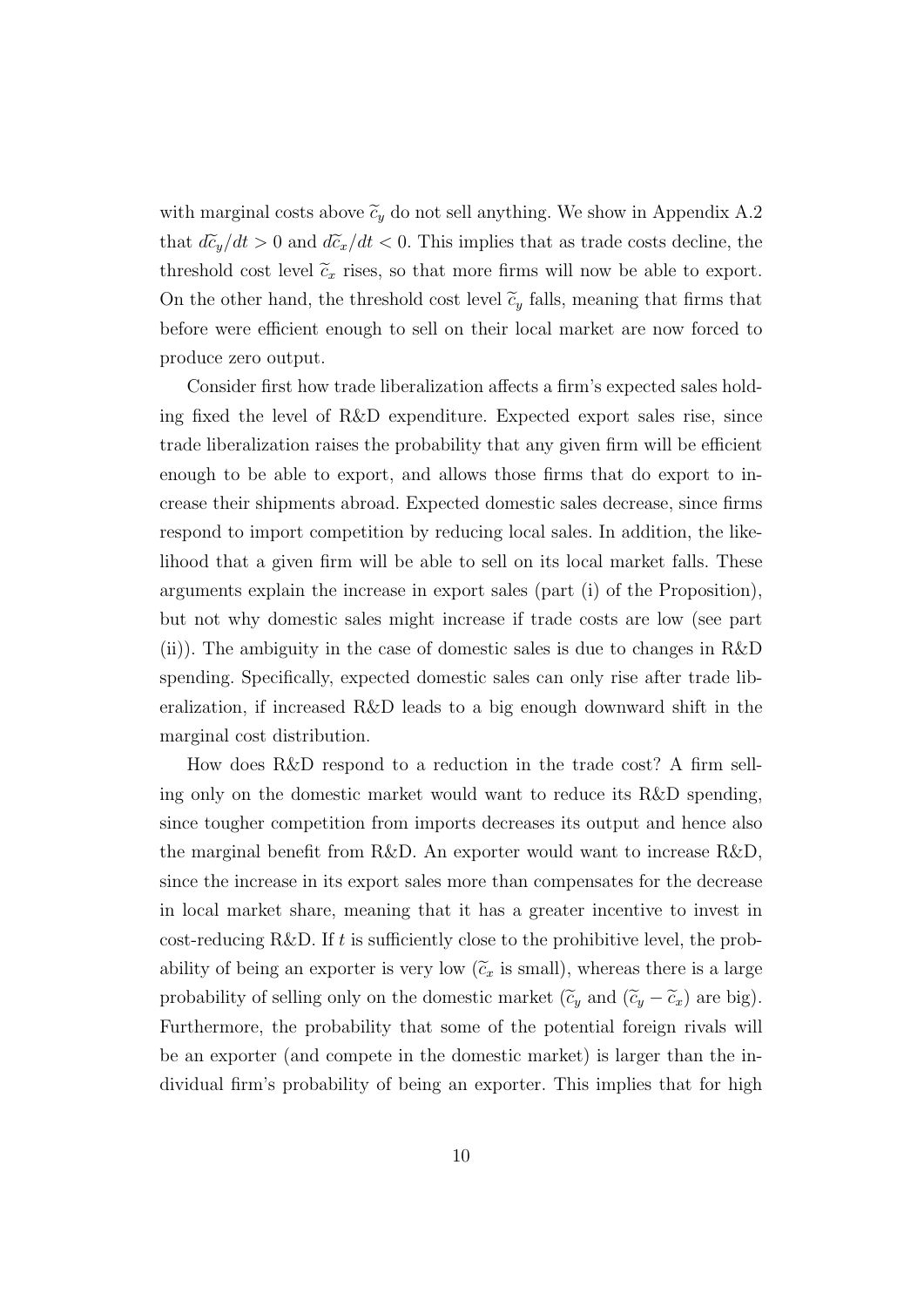trade costs, R&D spending falls as trade is liberalized. If  $t$  is close to zero, almost all active firms will have access to the export market and therefore be able to expand output as trade is liberalized. Hence for low trade costs, R&D spending increases with trade liberalization. This explains the non-monotonic relationship between trade costs and R&D in part (iii). The effect of trade liberalization on total sales of a firm is unambiguously positive (part (iv)), as the expected increase in exports more than compensates even an expected decrease in domestic sales.

Proposition 1 indicates that trade liberalization has two effects on industry productivity: (i) a direct effect due to changes in R&D investment, and (ii) a selection effect due to the fact that the least efficient firms will produce zero output. When the trade cost is low, these two effects reinforce each other, so that trade liberalization unambiguously raises industry productivity. When the trade cost is high, however, the two effects go in the opposite direction, as trade liberalization weakens the incentives to invest in R&D. However, we are able to show:

Proposition 2 If the number of firms is fixed, trade liberalization raises industry productivity. It raises expected social welfare provided that the trade cost is sufficiently low.

Proof: see Appendix A.2 and Appendix A.4.  $\Box$ 

Consider how trade liberalization affects consumer surplus and social welfare. Since expected output increases with trade liberalization, it follows that consumer surplus must rise. To determine how social welfare is affected, we have to take into account the change in the domestic firms' expected profits.<sup>9</sup> A sufficient condition for trade liberalization to raise social welfare is for t to be sufficiently close to zero. In this case, the usual pro-competitive effect of

<sup>&</sup>lt;sup>9</sup>If we treated the trade cost not as a pure resource cost but as a tariff, then tariff revenue would also enter the social welfare function. To see where this matters consider a marginal increase in t starting from  $t = 0$ . This increase generates positive tariff revenue and hence raises welfare. This is the well know result that the optimal tariff in a reciprocal dumping model is positive.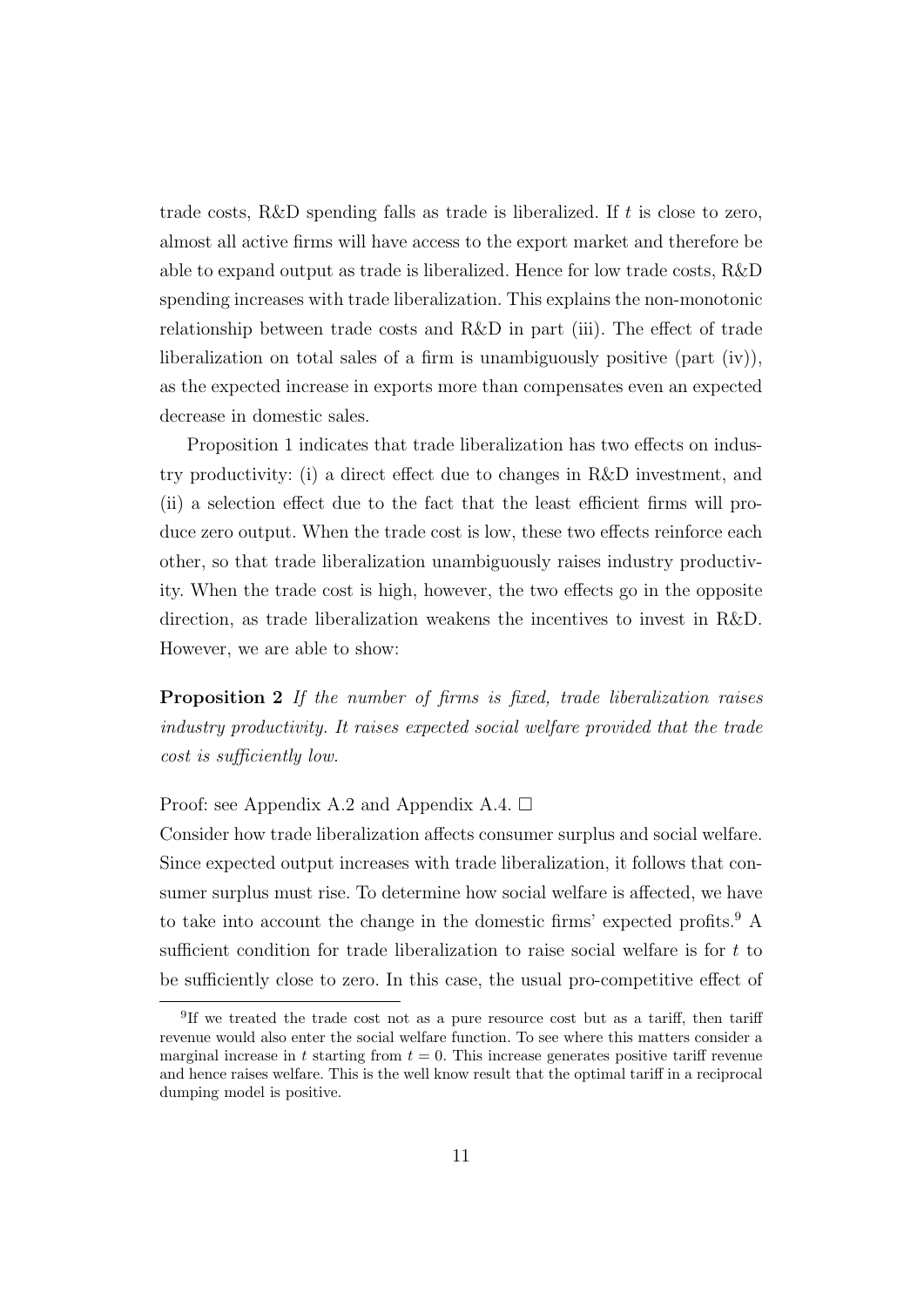trade liberalization dominates, meaning that the increase in consumer surplus caused by tougher competition more than compensates for the decline in industry profit.<sup>10</sup>

Note, however, that Proposition 2 does not claim that trade liberalization reduces welfare for high trade costs as it is the case in the standard reciprocal dumping model. Appendix A.2 shows that the marginal welfare effect at the prohibitive trade cost level is ambiguous in sign. Hence, it is possible that trade liberalization improves welfare also for high trade cost levels.

### 3.2 Endogenous Market Structure

Now consider the case of an endogenous market structure. Free entry and exit of firms ensures that expected profits (16) are zero, which implies that

$$
\frac{\Omega}{4} = \frac{\rho(r) + f}{g(r)}.\tag{21}
$$

Since  $\Omega$  is a function of r, t and n, this equation implicitly defines r as a function of t and n. Using  $(21)$ , we may therefore rewrite the first-order condition for R&D,  $(12)$ , as:

$$
\frac{g'(r(t,n))}{g(r(t,n))} = \frac{\rho'(r(t,n))}{\rho(r(t,n)) + f}.
$$
\n(22)

Assuming that this equation has a unique positive solution,  $r(t, n) = \hat{r} > 0$ , we obtain:

**Proposition 3** Firm-level  $R\&D$  is independent of the trade cost if market structure is endogenous.

Proposition 3 implies that in a free-entry-and-exit equilibrium any change in the trade cost leads to an adjustment in the number of firms such that

<sup>&</sup>lt;sup>10</sup>If t is near the prohibitive level, this pro-competitive effect may be offset by the fact that exporters have to bear high trade costs so that profits may fall by more than consumer surplus rises.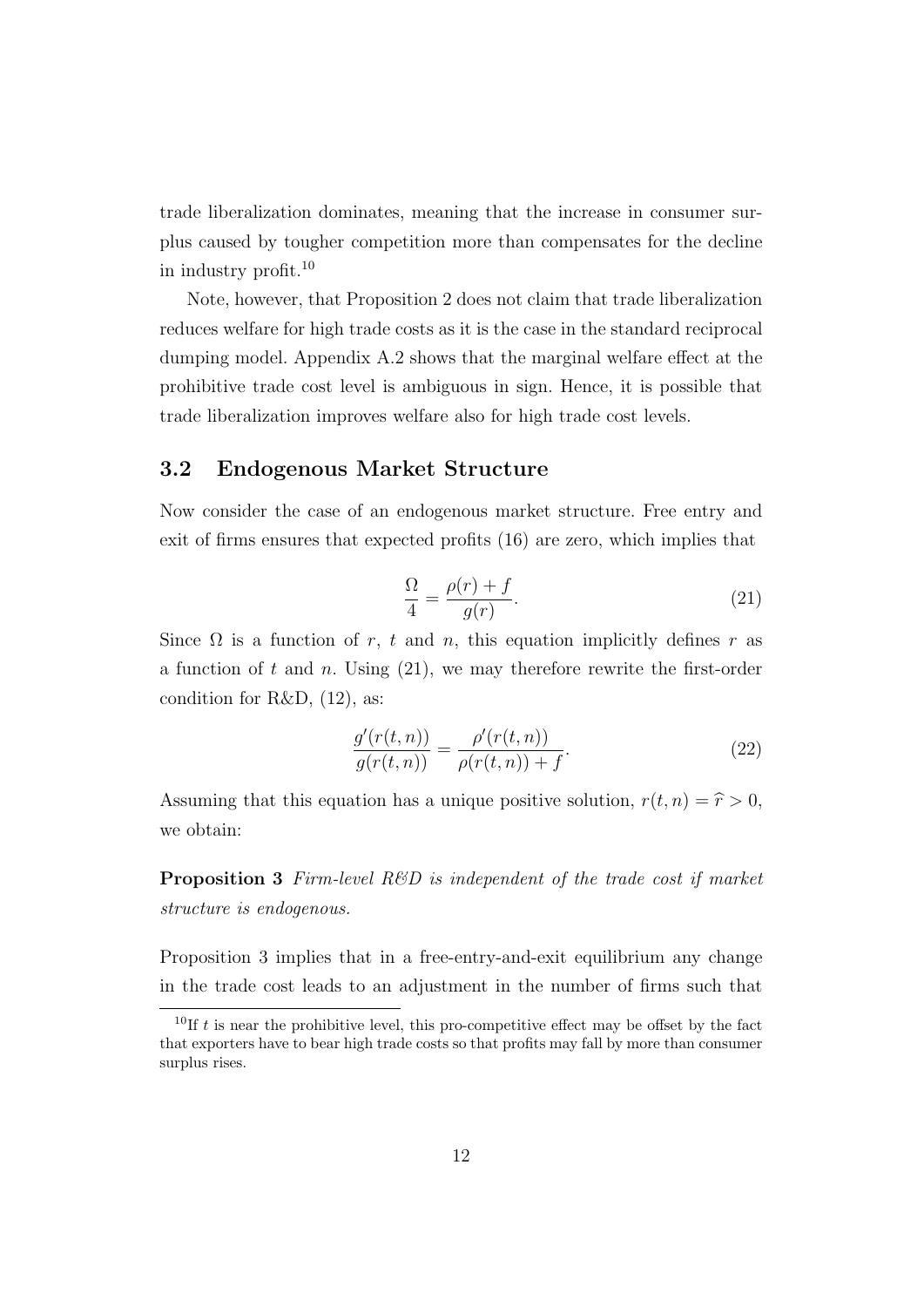the incentive to undertake R&D remains unchanged.<sup>11</sup> This does not, however, mean that trade liberalization has no effect on aggregate R&D, since the equilibrium number of firms may change. To determine the effects of trade liberalization, we may treat R&D expenditures as a fixed cost and use equations (14), (15) and (21) to solve for the remaining endogenous variables  $(n, \hat{x}, \hat{y})$ . We may rewrite these equations as

$$
2\hat{y} - \int_0^{A - (n-1)\hat{y} - n\hat{x}} G(c)dc = 0,
$$
 (23)

$$
2\hat{x} - \int_0^{A - (n-1)\hat{x} - n\hat{y} - t} G(c)dc = 0,
$$
\n(24)

$$
\int_0^{A-(n-1)\hat{y}-n\hat{x}} [A-(n-1)\hat{y}-n\hat{x}-c]^2 dG(c) + (25)
$$

$$
\int_0^{A-(n-1)\hat{x}-n\hat{y}-t} [A-(n-1)\hat{x}-n\hat{y}-t-c]^2 dG(c) - 4(f+\rho(r^*)) = 0.
$$

Total differentiation of (23), (24) and (25) yields the following comparative static results:

Proposition 4 If market structure is endogenous, trade liberalization (i) increases expected exports and decreases expected local sales of each firm; (ii) increases the expected output of each firm if the trade cost is high; and (iii) increases (decreases) the number of firms and hence aggregate  $R\&D$  if the trade cost is low (high).

#### Proof: see Appendix A.3.  $\Box$

Trade liberalization has the same effects on the threshold levels of marginal cost as in the fixed market structure case (see Appendix A.3). The impact

 $^{11}\mathrm{Atkeson}$  and Burstein (2006) and Eaton and Kortum (2001) also feature results that trade liberalization leaves firm-level R&D unchanged. In both papers a reduction in trade costs, per se, raises the incentive to innovate. In Atkeson and Burstein, however, the wage of managers required for innovation also rises. When all firms export, it rises so much that the innovation effort remains constant. In Eaton and Kortum the offsetting effect comes from the fact that trade liberalization raises the likelihood that a foreign competitor makes an innovation and captures the whole market.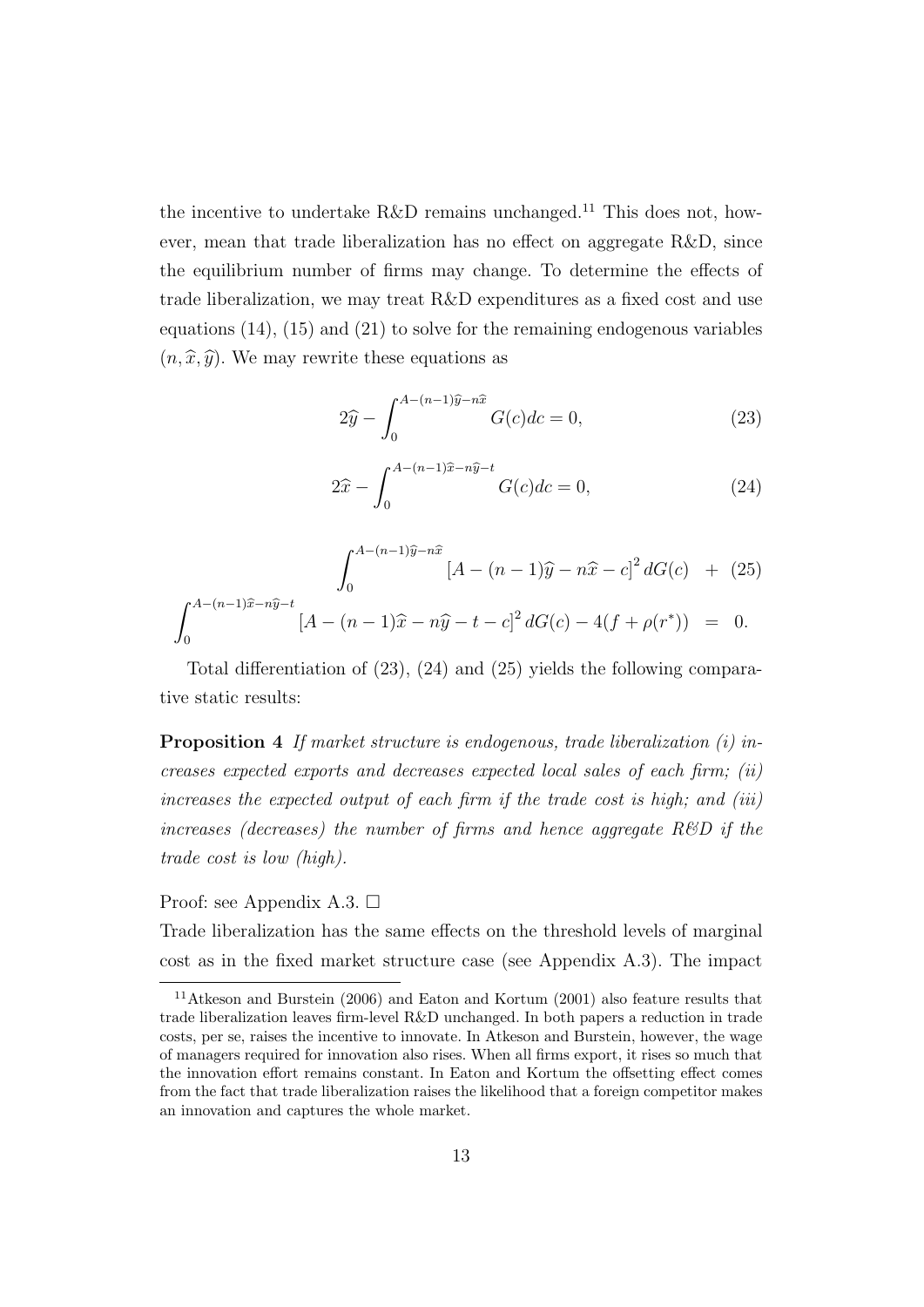of trade liberalization on expected domestic and export sales is therefore straightforward: the probability that a given firm exports rises as do sales of each exporting firm abroad. Increased competition from abroad reduces both the probability that a firm will sell positive output and local sales of those firms that do sell. The intuition for parts (ii) and (iii) is straightforward when trade costs are high. Trade liberalization increases expected import competition, making each firm's residual demand more elastic. Firms hence reduce their mark-up and are forced to raise their output to keep the expected profit at zero. As firms become bigger, the number of firms has to fall. To see that we observe a different effect for low trade costs, consider an infinitesimal increase in the trade cost starting at free trade. Due to the additional cost, expected profit falls, and the number of firms has to decrease so as to keep expected profit equal to zero. Hence at free trade, and by continuity sufficiently close to it, trade liberalization will raise the number of firms and therefore also industry-level R&D.

Finally consider the effects of trade liberalization on industry productivity and social welfare. Since R&D per firms remains constant, trade liberalization affects industry productivity only through the selection effect. Hence industry productivity rises unambiguously when trade is liberalized. Since expected profits are zero due to free entry, the effect of trade liberalization on social welfare is equal to the effect on consumer surplus. We are able to show that consumer surplus unambiguously increases with trade liberalization. These results are summarized in the following Proposition:

Proposition 5 If market structure is endogenous, trade liberalization raises industry productivity and expected social welfare.

Proof: see Appendix A.3 and Appendix A.4.  $\square$ 

## 4 Conclusions

In this paper we developed a simple model of international trade with heterogeneous firms to explore the effects of trade liberalization on firms' innovation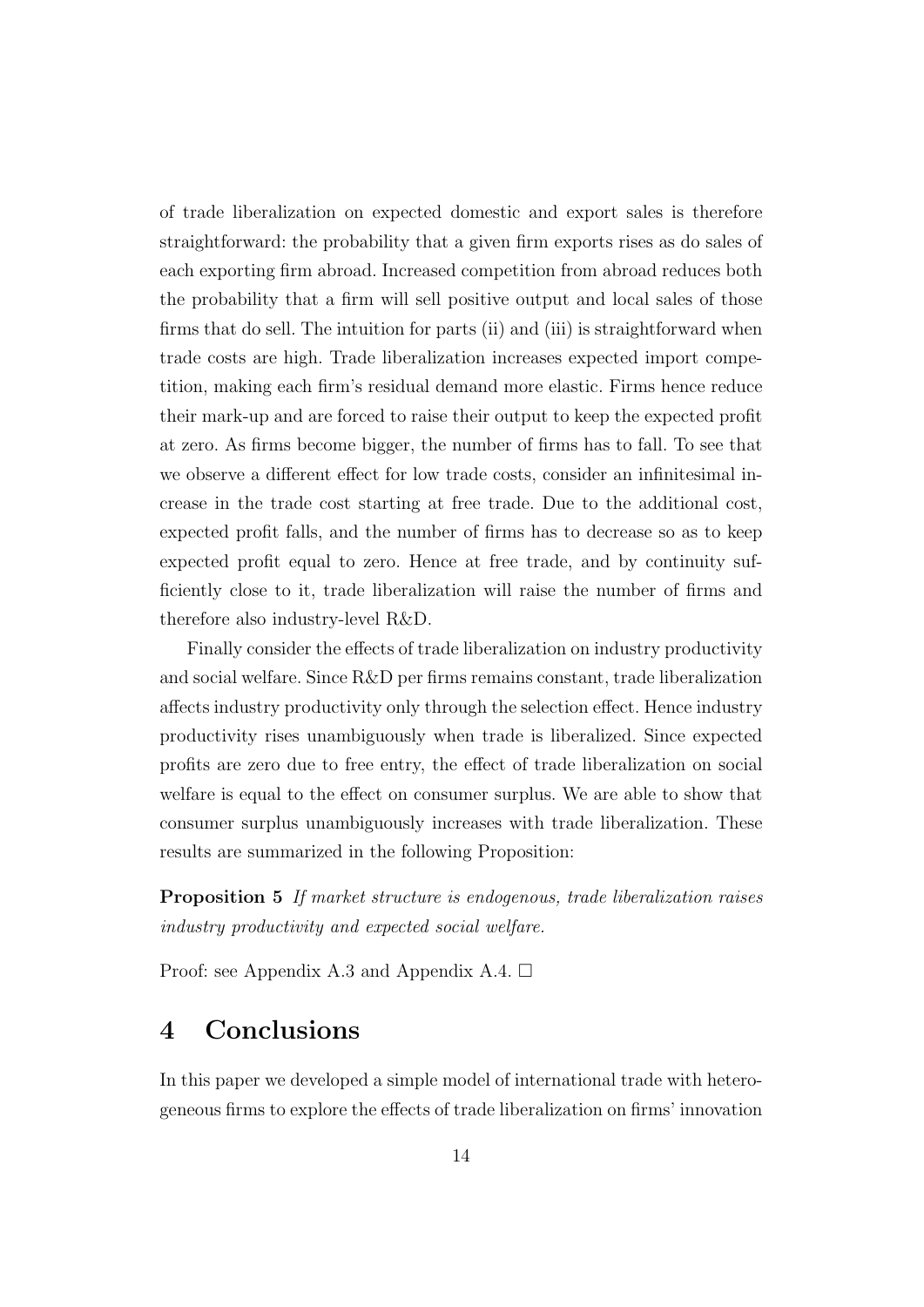incentives, as well as on industry productivity, and social welfare. We found a U-shaped relationship between the trade cost and expected industry-level R&D spending. That is, trade liberalization raises (reduces) industry R&D expenditure if trade costs are low (high). When the market structure is fixed, this is due to the underlying changes in firms' R&D investments. In the case of an endogenous market structure, trade liberalization induces changes in the number of firms such that each individual firm has no incentive to alter its R&D spending. The industry-level R&D pattern then arises due to the U-shaped relationship between the trade cost and the number of firms.

The impact of trade liberalization on industry productivity comes from two sources, namely from changes in R&D spending, and from a selection effect (the least efficient firms are forced to produce zero output). Whereas the selection effect raises industry productivity, the R&D effect may go in the opposite direction depending on the level of trade costs. Specifically, when trade costs are low (high), the R&D effect counteracts the selection effect. Still, we were able to show that the total effect of trade liberalization on industry productivity is positive.

This result is important because the productivity enhancing effect of trade is often portrayed as one of the main reasons why trade liberalization may raise social welfare. When the market structure is endogenous, the higher industry-level productivity indeed translates into higher consumer surplus and social welfare. However, our paper also showed that this may not be true in the short run when market structure is fixed.

In addition to introducing R&D and thereby endogenizing firm productivity, our paper offers a novel approach to modelling firm heterogeneity. In particular, we allow firms to interact strategically in an oligopolistic market instead of relying on monopolistic competition. An important benefit of our approach, other than its simplicity, is that it explicitly reproduces output and mark-up adjustments by firms that are among the most robust empirical regularities of trade liberalization (see Tybout (2003) and Wag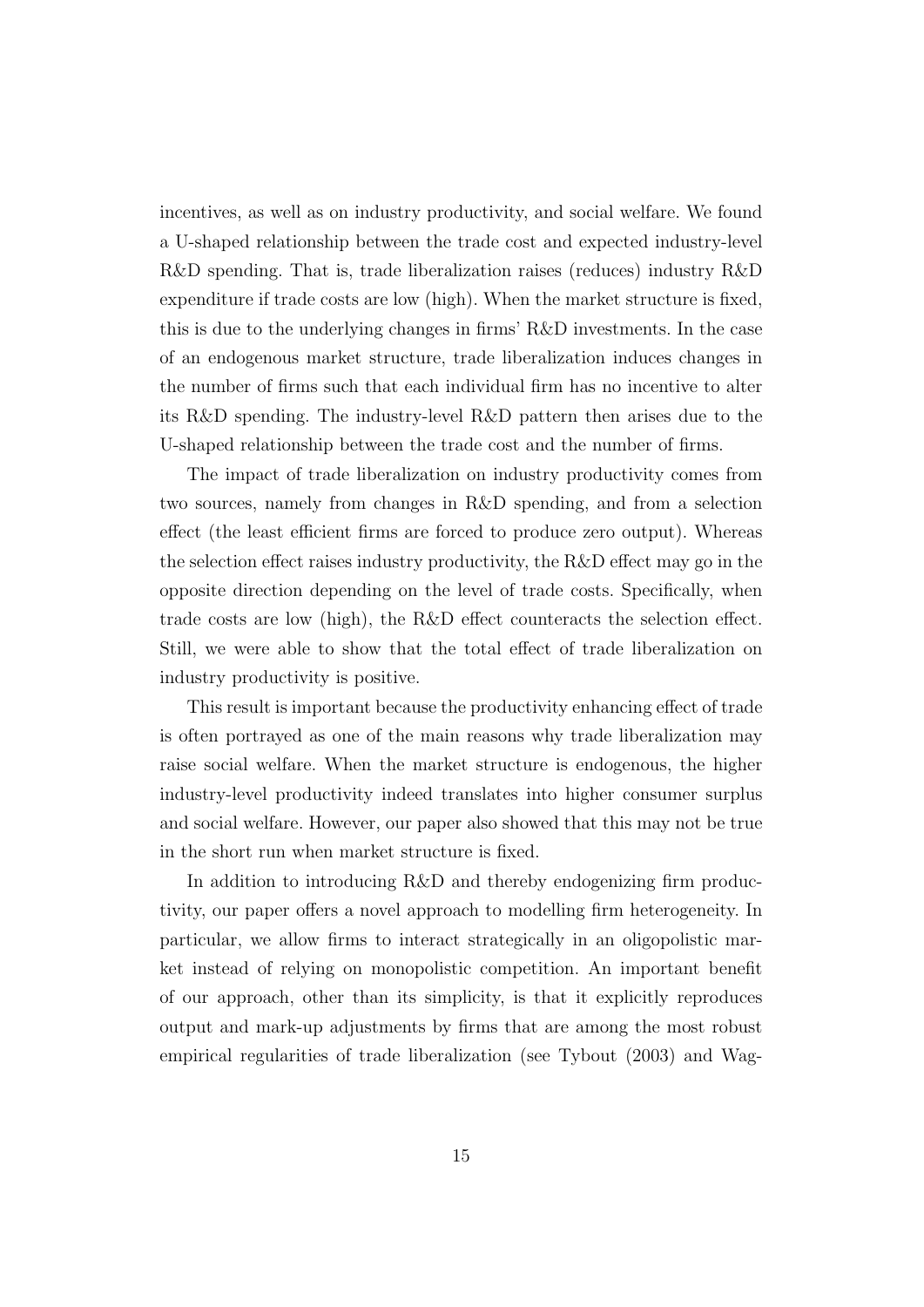ner  $(2007)$ <sup>12</sup> Specifically, we are able to derive sufficient conditions under which trade liberalization reduces price-cost margins, lowers domestic sales of import-competing firms, expands export markets for very efficient firms, and increases efficiency at the plant level.

## Appendix

### A.1 Proof of Lemma 1

Expected output for the home market is

$$
E[y(c)] = \hat{y} = g(\hat{r}) \int_0^{\tilde{c}_y} y(c) dF(c) = \frac{g(\hat{r})}{2} \int_0^{\tilde{c}_y} [\tilde{c}_y - c] dF(c) \tag{A.1}
$$

and expected exports to the foreign market are

$$
E\left[x(c)\right] = \widehat{x} = g(\widehat{r}) \int_0^{\widetilde{c}_x} x(c) dF(c) = \frac{g(\widehat{r})}{2} \int_0^{\widetilde{c}_x} \left[\widetilde{c}_x - c\right] dF(c). \tag{A.2}
$$

Evaluating the integral on the right-hand side of (A.1) by parts, and defining  $\phi(c) \equiv [\tilde{c}_y - c]$ , we have

$$
\int_0^{\tilde{c}_y} \left[ \tilde{c}_y - c \right] dF(c) = \int_0^{\tilde{c}_y} \phi(c) F'(c) dc
$$
  

$$
= \left[ \phi(\tilde{c}_y) F(\tilde{c}_y) - \phi(0) F(0) \right] - \int_0^{\tilde{c}_y} \phi'(c) F(c) dc
$$
  

$$
= \int_0^{\tilde{c}_y} F(c) dc,
$$

because  $\phi(\tilde{c}_y) = F(0) = 0$  and  $\phi'(c) = -1$ . A similar derivation leads to the expected export level.  $\square$ 

### A.2 Proofs of Propositions 1 and 2

Differentiating  $(14)$ ,  $(15)$  and  $(13)$  totally, we obtain

|  | $\left[\begin{array}{ccc} \alpha_{11} & \alpha_{12} & \alpha_{13} \\ \alpha_{21} & \alpha_{22} & \alpha_{23} \\ \alpha_{31} & \alpha_{32} & \alpha_{33} \end{array}\right] \left[\begin{array}{c} dr \\ d\hat{x} \\ d\hat{y} \end{array}\right] = \left[\begin{array}{c} \beta_1 \\ \beta_2 \\ \beta_3 \end{array}\right] dt$ |  |  |
|--|-------------------------------------------------------------------------------------------------------------------------------------------------------------------------------------------------------------------------------------------------------------------------------------------------------------------------------|--|--|

<sup>12</sup>Output and mark-up effects are typically absent in monopolistic competition models. See Melitz and Ottaviano (2008) for an exception.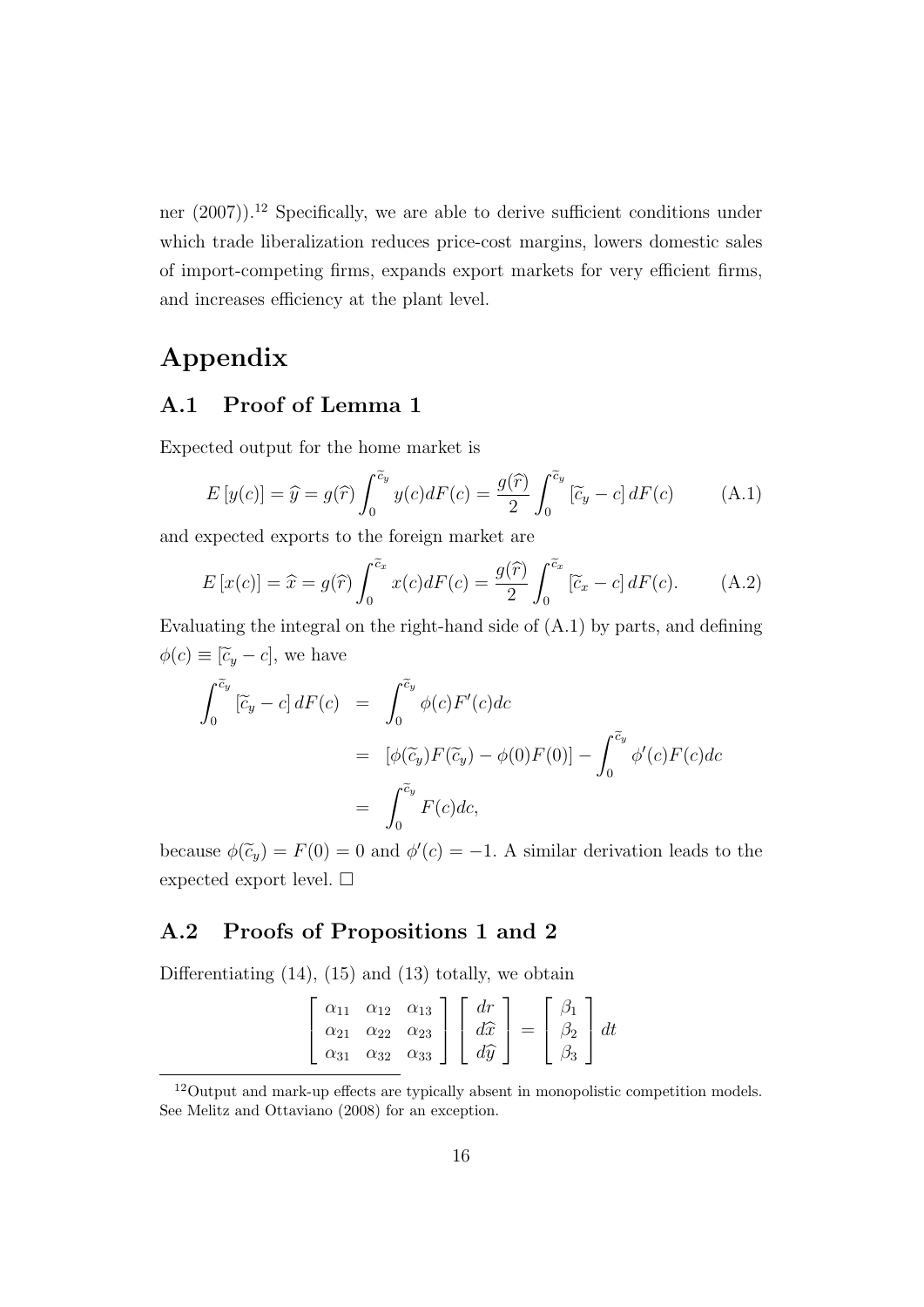where

$$
\alpha_{11} \equiv -\frac{2g'\hat{y}}{g}, \qquad \alpha_{12} \equiv gnF(\tilde{c}_y), \qquad \alpha_{13} \equiv 2 + g(n-1)F(\tilde{c}_y),
$$
  
\n
$$
\alpha_{21} \equiv -\frac{2g'\hat{x}}{g}, \qquad \alpha_{22} \equiv 2 + g(n-1)F(\tilde{c}_x), \qquad \alpha_{23} \equiv gnF(\tilde{c}_x),
$$
  
\n
$$
\alpha_{31} \equiv \widehat{\Pi}_{rr}, \quad \alpha_{32} = -\frac{4g'}{g}((n-1)\hat{x} + n\hat{y}), \quad \alpha_{33} = -\frac{4g'}{g}((n-1)\hat{y} + n\hat{x}),
$$
  
\n
$$
\beta_1 = 0, \qquad \beta_2 = -gF(\tilde{c}_x), \qquad \beta_3 = \frac{4g'}{g}\hat{x}.
$$

Expanding along the first column yields the determinant

$$
\Delta = \frac{8g'}{g^2} \underbrace{\left(\hat{x}^2[(2n-1)(1-gF(\tilde{c}_y))-1]+\hat{y}^2[(2n-1)(1-gF(\tilde{c}_x))-1]+4n\hat{x}\hat{y}\right)}_{\equiv \Delta_1}
$$
  
 
$$
+\widehat{\Pi}_{rr} \underbrace{\left(g^2n^2F(\tilde{c}_x)F(\tilde{c}_y)-(2+g(n-1)F(\tilde{c}_y))(2+g(n-1)F(\tilde{c}_x))\right)}_{\equiv \Delta_2}
$$

We first establish that  $\Delta > 0$ . Since  $gnF(\tilde{c}_x) < 2 + g(n-1)F(\tilde{c}_x)$  and  $gnF(\widetilde{c}_y) < 2 + g(n-1)F(\widetilde{c}_y), \Delta_2 < 0$  and hence  $\widehat{\Pi}_{rr}\Delta_2 > 0$ . Thus,  $\Delta > 0$ will hold true if we can show that  $\Delta_1 > 0$ . We will show that  $\Delta_1 > 0$  by contradiction. We observe first that  $\Delta_1 > 0$  if  $(2n - 1)(1 - gF(\tilde{c}_y)) - 1 \ge 0$ and  $(2n-1)(1-gF(\tilde{c}_x))-1\geq 0$ . Thus,  $\Delta_1 < 0$  requires that  $(2n-1)(1-\tilde{c}_x)$  $gF(\widetilde{c}_y))-1 < 0$  and/or  $(2n-1)(1-gF(\widetilde{c}_x))-1 < 0$ . Since  $gF(\widetilde{c}_y) \geq gF(\widetilde{c}_x)$ ,  $(2n-1)(1-gF(\tilde{c}_x))-1\geq (2n-1)(1-gF(\tilde{c}_y))-1$ , and we have to consider two possible cases:

Case 1: 
$$
(2n - 1)(1 - gF(\tilde{c}_x)) - 1 > 0
$$
,  $(2n - 1)(1 - gF(\tilde{c}_y)) - 1 < 0$ 

In this case,

$$
\Delta_1 > \widehat{x}^2[(2n-1)(1-gF(\widetilde{c}_y))-1]+4n\widehat{x}\widehat{y} = \widehat{x}(\widehat{x}[(2n-1)(1-gF(\widetilde{c}_y))-1]+4n\widehat{y}) > 0
$$
  
because  $\widehat{y} > \widehat{x}$  and  $4n > -(2n-1)(1-gF(\widetilde{c}_y))+1$ .

Case 2: 
$$
(2n-1)(1-gF(\tilde{c}_x)) - 1 < 0, (2n-1)(1-gF(\tilde{c}_y)) - 1 < 0
$$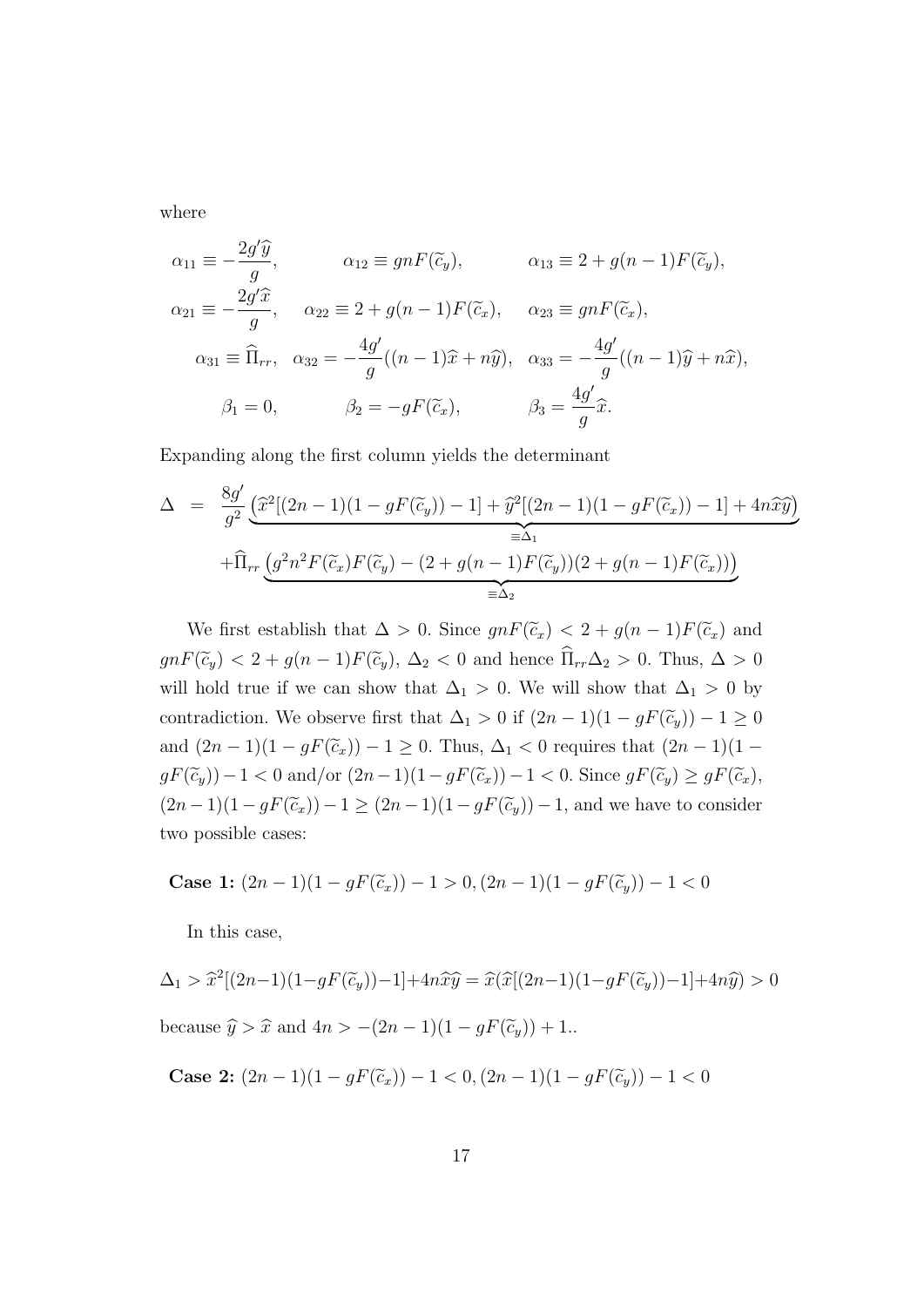First observe that for zero trade costs,  $\hat{x} = \hat{y}$ ,  $F(\tilde{c}_x) = F(\tilde{c}_y)$  and

$$
\Delta_1 = 2\widehat{y}^2(2n-1)(2 - gF(\widetilde{c}_y)) > 0
$$

Hence,  $\Delta_1<0$  warrants the existence of a critical  $\bar{x}<\widehat{y}$  such that

$$
\bar{x}^{2}[(2n-1)(1-gF(\tilde{c}_{y}))-1]+\hat{y}^{2}[(2n-1)(1-gF(\tilde{c}_{x}))-1]+4n\bar{x}\hat{y}=0.
$$

Solving for quadratic equation yields the two solutions

$$
\bar{x}_{1,2} = \frac{-4n\hat{y} \pm \sqrt{8n^2\hat{y}^2 - 4[(2n-1)(1-gF(\tilde{c}_y))-1][(2n-1)(1-gF(\tilde{c}_x))-1]\hat{y}^2}}{(2n-1)(1-gF(\tilde{c}_y))-1}
$$

Note carefully that  $(2n - 1)(1 - gF(\tilde{c}_y)) - 1 \in [-1, 0]$  so that  $\bar{x}$  is larger than the numerator in absolute terms. The negative solution is irrelevant as it implied  $\bar{x} > 4n\hat{y}$  which violates  $\bar{x} < \hat{y}$ . The positive solution fulfills  $\bar{x} < \hat{y}$ only if

$$
\sqrt{8n^2\hat{y}^2 - 4[(2n-1)(1 - gF(\tilde{c}_y)) - 1][(2n-1)(1 - gF(\tilde{c}_x)) - 1]\hat{y}^2}
$$
  
> 
$$
(4n-1)\hat{y}.
$$

However,

$$
\sqrt{8n^2\hat{y}^2 - 4[(2n-1)(1 - gF(\tilde{c}_y)) - 1][(2n-1)(1 - gF(\tilde{c}_x)) - 1]\hat{y}^2}
$$
  
< 
$$
\sqrt{8n^2\hat{y}^2} = 2\sqrt{2}n\hat{y} < (4n-1)\hat{y},
$$

so that no solution exists in the relevant range and  $\Delta_1 > 0$  holds also for that case. This proves that  $\Delta > 0$ .

We can now derive the comparative-static effects:

$$
\frac{dr}{dt} = \frac{8g'}{g\Delta} \left( gn(\hat{y}F(\tilde{c}_x) - \hat{x}F(\tilde{c}_y)) - \hat{x}(2 - gF(\tilde{c}_y)) \right),
$$
\n
$$
\frac{dr}{dt} < 0 \text{ at } t = 0 \Leftrightarrow \hat{x} = \hat{y} \Leftrightarrow F(\tilde{c}_x) = F(\tilde{c}_y), \frac{dr}{dt} > 0 \text{ at } x = 0,
$$
\n
$$
\frac{d\hat{x}}{dt} = -\frac{8g'^2}{g^2\Delta} (\hat{x}^2(2+g(n-1)F(\tilde{c}_y)) + (n\hat{y} - \hat{x})g\hat{y}F(\tilde{c}_x)) + \frac{\hat{\Pi}_{rr}}{\Delta} gF(\tilde{c}_x)(2+g(n-1)F(\tilde{c}_y)) < 0,
$$
\n
$$
\frac{d\hat{y}}{dt} = \frac{8g'^2}{g^2\Delta} \left( F(\tilde{c}_x)[(n-1)g\hat{y}^2F(\tilde{c}_x) + g\hat{x}(n\hat{x}F(\tilde{c}_y) + \hat{y}F(\tilde{c}_x)] - 2\hat{x}\hat{y} \right) - \frac{\hat{\Pi}_{rr}}{\Delta} g^2 nF(\tilde{c}_x)F(\tilde{c}_y),
$$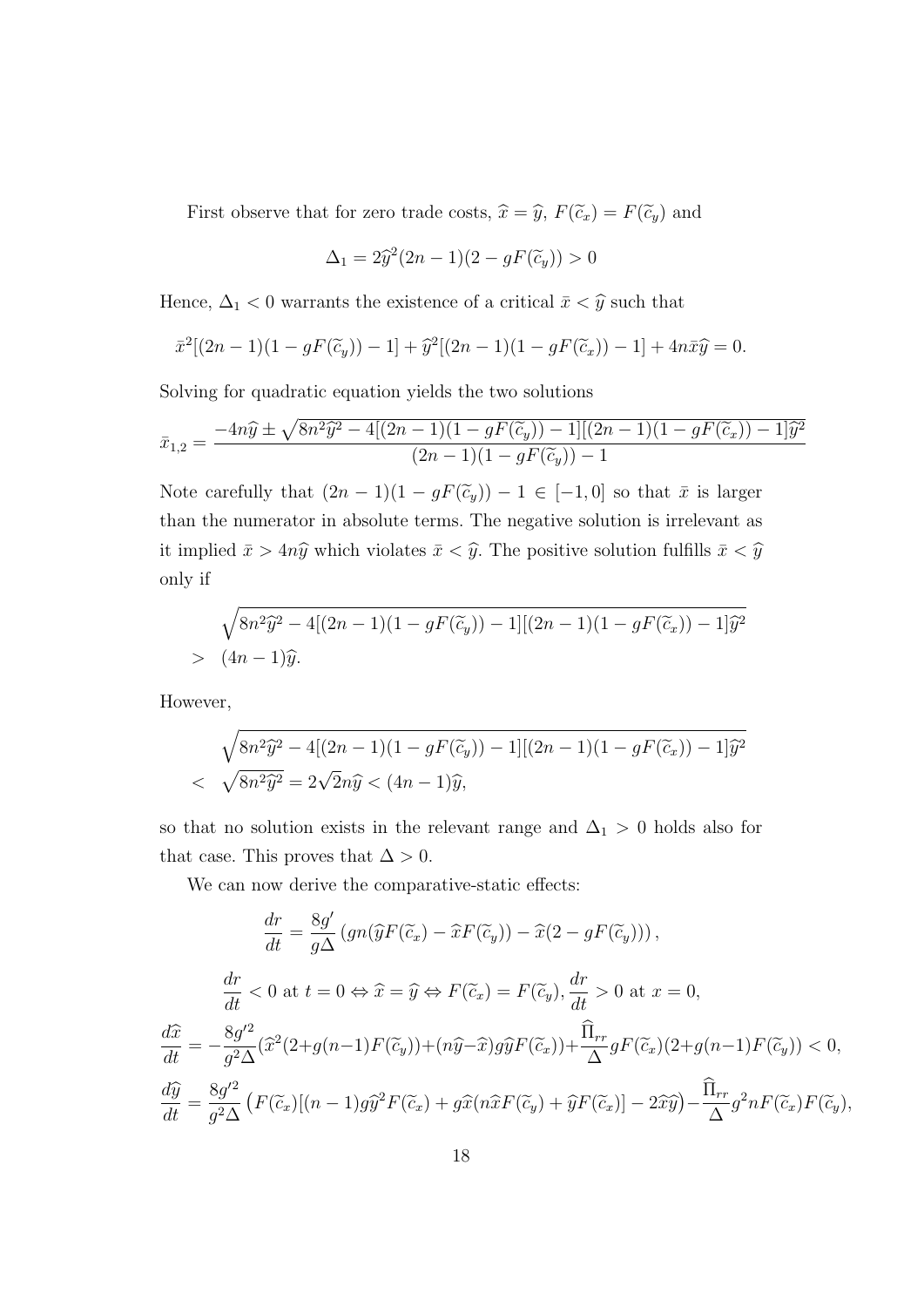$$
\frac{d\widehat{y}}{dt}(\widehat{x}=0) = \frac{8g^{\prime 2}}{g^2 \Delta}(n-1)g\widehat{y}^2 F(\widetilde{c}_x) - \frac{\widehat{\Pi}_{rr}}{\Delta} g^2 n F(\widetilde{c}_x) F(\widetilde{c}_y) > 0,
$$
  

$$
\frac{d\widehat{y}}{dt}(\widehat{x}=\widehat{y}) = -2\widehat{y}^2 (2-ng(F(\widetilde{c}_x)+F(\widetilde{c}_y)))\frac{8g^{\prime 2}}{g^2 \Delta} - \frac{\widehat{\Pi}_{rr}}{\Delta} g^2 n F(\widetilde{c}_x) F(\widetilde{c}_y) \text{ is ambiguous.}
$$

However, we can sign the change in total expected output per firm  $\hat{q} \equiv \hat{y} + \hat{x}$ ,

$$
\frac{d\widehat{q}}{dt} = -\frac{8g^{\prime 2}}{g^2 \Delta} (2\widehat{x}\widehat{y}(1 - gF(\widetilde{c}_x)) - \widehat{x}^2(2 - gF(\widetilde{c}_y)) - g\widehat{y}^2 F(\widetilde{c}_x)) + \frac{\widehat{\Pi}_{rr}}{\Delta} (g(2 - gF(\widetilde{c}_y))) < 0,
$$

and therefore in expected industry output  $(Q = n\hat{q})$ :

$$
\frac{dQ}{dt} = n\frac{d\hat{q}}{dt} < 0.
$$

As for the critical values of marginal costs,  $d\tilde{c}_y/dt$  can be rewritten as

$$
\frac{d\tilde{c}_y}{dt} = -(n-1)\frac{d\hat{q}}{dt} - \frac{d\hat{x}}{dt} > 0.
$$

Differentiating  $d\tilde{c}_x/dt$  yields

$$
\frac{d\widetilde{c}_x}{dt} = \frac{2}{g^2} \left( 2g^2 \widehat{\Pi}_{rr} + g^3(n-1) \widehat{\Pi}_{rr} F(\widetilde{c}_y) - 8g'^2 \widehat{y}(n\widehat{x} + (n-1)\widehat{y}) \right) < 0.
$$

The welfare effect of integration consists of the effect on aggregate expected profits and consumer surplus. The change in expected profit (16) is

$$
\frac{d\hat{\Pi}}{dt} = \frac{g(r)}{4} \left( \frac{\partial \Omega}{\partial \hat{y}} \frac{d\hat{y}}{dt} + \frac{\partial \Omega}{\partial \hat{x}} \frac{d\hat{x}}{dt} \right)
$$

$$
= -(n-1) \frac{d\hat{q}}{dt} \hat{q} + \frac{d\hat{y}}{dt} \hat{x} - \frac{d\hat{x}}{dt} \hat{y} - \hat{x},
$$

taking into account that  $\frac{\partial \hat{\Pi}}{\partial r} = 0$ . Let  $\hat{C}\hat{S} \equiv (n\hat{q})^2/2$  denote expected consumer surplus. Its change with  $t$  is

$$
\frac{d\widehat{CS}}{dt} = n^2 \widehat{q} \frac{d\widehat{q}}{dt} < 0,
$$

since  $d\hat{q}/dt < 0$ . The total expected welfare change is determined as

$$
\frac{d\widehat{W}}{dt} = \frac{d\widehat{CS}}{dt} + n\frac{d\widehat{\Pi}}{dt} = n \left( \underbrace{\frac{d\widehat{q}}{dt}\widehat{q} + \frac{d\widehat{y}}{dt}\widehat{x}}_{-} - \underbrace{\frac{d\widehat{x}}{dt}\widehat{y}}_{+} - \underbrace{\widehat{x}}_{-} \right).
$$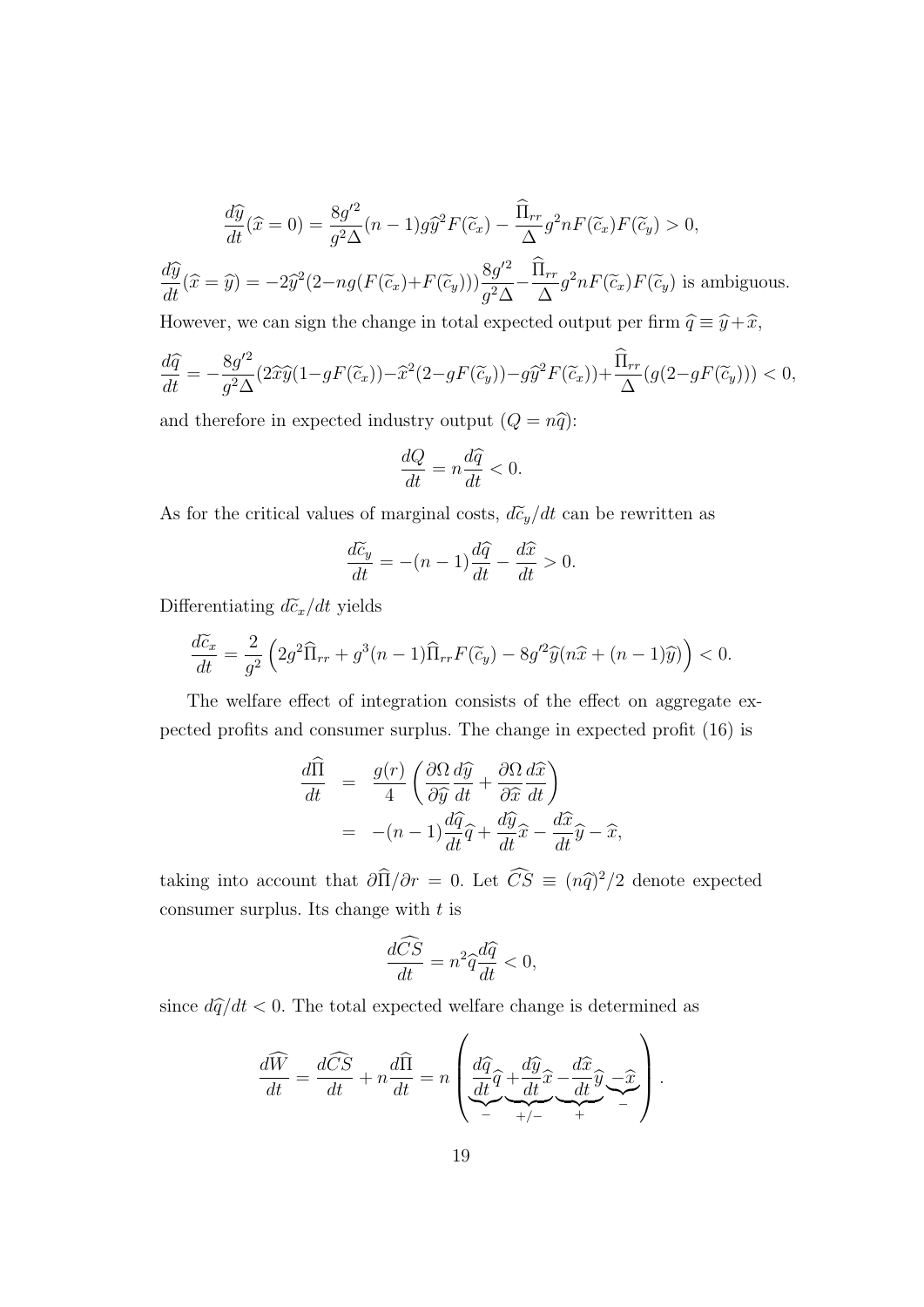For  $t = 0 \Leftrightarrow \hat{y} = \hat{x} \Leftrightarrow d\hat{y}/dt = d\hat{x}/dt$ , we find

$$
\frac{d\widehat{W}}{dt}(t=0) = n \left( \underbrace{\frac{d\widehat{q}}{dt}\widehat{q}}_{-} - \underbrace{\widehat{x}}_{-} \right) < 0,
$$

whereas the marginal welfare effect at the prohibitive trade cost level, *i.e.*, for  $\hat{x} = 0$ , is ambiguous:

$$
\frac{d\widehat{W}}{dt}(\widehat{x}=0) = n \left( \underbrace{\frac{d\widehat{q}}{dt}\widehat{q} - \frac{d\widehat{x}}{dt}\widehat{y}}_{-} \right).
$$

### A.3 Proofs of Propositions 4 and 5

Differentiating (23), (24) and (25) totally, we get

$$
\begin{bmatrix} a_{11} & a_{12} & a_{13} \ a_{21} & a_{22} & a_{23} \ a_{31} & a_{32} & a_{33} \end{bmatrix} \begin{bmatrix} dn \\ d\hat{x} \\ d\hat{y} \end{bmatrix} = \begin{bmatrix} b_1 \\ b_2 \\ b_3 \end{bmatrix} dt,
$$

where

$$
a_{11} \equiv (\hat{x} + \hat{y})G(\tilde{c}_y), \qquad a_{12} \equiv nG(\tilde{c}_y), \qquad a_{13} \equiv 2 + (n - 1)G(\tilde{c}_y),
$$
  
\n
$$
a_{21} \equiv (\hat{x} + \hat{y})G(\tilde{c}_x), \qquad a_{22} \equiv 2 + (n - 1)G(\tilde{c}_x), \qquad a_{23} \equiv nG(\tilde{c}_x),
$$
  
\n
$$
a_{31} \equiv -4(\hat{x} + \hat{y})^2, \quad a_{32} = -4((n - 1)\hat{x} + n\hat{y}), \quad a_{33} = -4((n - 1)\hat{y} + n\hat{x}),
$$
  
\n
$$
b_1 = 0, \qquad b_2 = -G(\tilde{c}_x), \qquad b_3 = 4\hat{x}.
$$

The determinant is

$$
\Delta = 8(\widehat{x} + \widehat{y})[\widehat{x}(2 - G(\widetilde{c}_y)) + \widehat{y}(2 - G(\widetilde{c}_x))] > 0.
$$

The comparative-static effects are given by

$$
\frac{dn}{dt} = \frac{n(\widehat{y}G(\widetilde{c}_x) - \widehat{x}G(\widetilde{c}_y)) - (2 - G(\widetilde{c}_y))\widehat{x}}{\Delta},
$$

where

$$
\frac{dn}{dt} < 0 \text{ at } t = 0 \Leftrightarrow \hat{x} = \hat{y} \Leftrightarrow G(\tilde{c}_y) = G(\tilde{c}_x), \frac{dn}{dt} > 0 \text{ at } \hat{x} = 0;
$$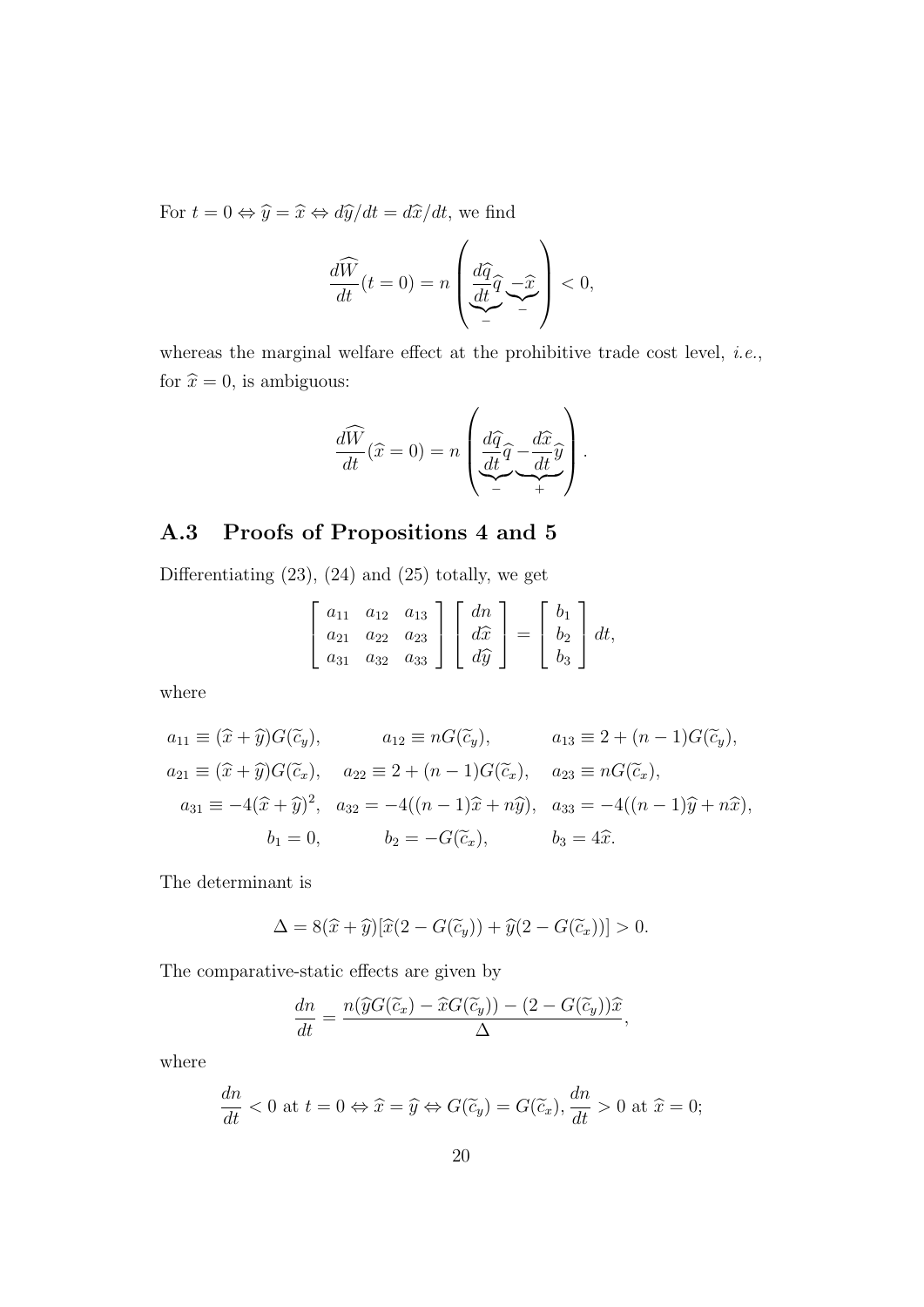$$
\frac{d\hat{x}}{dt} = -\frac{8\hat{y}(\hat{x} + \hat{y})G(\tilde{c}_x)}{\Delta} < 0,
$$

$$
\frac{d\hat{y}}{dt} = \frac{8\hat{x}(\hat{x} + \hat{y})G(\tilde{c}_y)}{\Delta} > 0,
$$

$$
\frac{d\hat{q}}{dt} = \frac{(\hat{x} + \hat{y})(\hat{x}G(\tilde{c}_y) - \hat{y}G(\tilde{c}_x))}{\Delta},
$$

$$
\frac{d\hat{q}}{dt} = 0 \text{ at } t = 0 \Leftrightarrow x = y \Leftrightarrow G(\tilde{c}_y) = G(\tilde{c}_x), \frac{d\hat{q}}{dt} < 0 \text{ at } \hat{x} = 0.
$$

The effect on consumption is

$$
\frac{dQ}{dt} = -\frac{8\widehat{x}(\widehat{x} + \widehat{y})(2 - G(\widetilde{c}_y))}{\Delta} = -\frac{\widehat{x}(2 - G(\widetilde{c}_y))}{\widehat{x}(2 - G(\widetilde{c}_y)) + \widehat{y}(2 - G(\widetilde{c}_y))} < 0.
$$

Furthermore, noting that

$$
\begin{array}{rcl}\n\frac{d\widetilde{c}_y}{dt} & = & -(n-1)\frac{d\widehat{y}}{dt} - n\frac{d\widehat{x}}{dt} - (\widehat{y} + \widehat{x})\frac{dn}{dt}, \\
\frac{d\widetilde{c}_x}{dt} & = & -(n-1)\frac{d\widehat{x}}{dt} - n\frac{d\widehat{y}}{dt} - (\widehat{y} + \widehat{x})\frac{dn}{dt} - 1,\n\end{array} \tag{A.3}
$$

we obtain

$$
\frac{d\widetilde{c}_y}{dt} = \frac{2\widehat{y}}{2(\widehat{x} + \widehat{y}) - \widehat{x}G(\widetilde{c}_y) - \widehat{y}G(\widetilde{c}_x)} > 0,
$$
  

$$
\frac{d\widetilde{c}_x}{dt} = -\frac{2\widehat{x}}{2(\widehat{x} + \widehat{y}) - \widehat{x}G(\widetilde{c}_y) - \widehat{y}G(\widetilde{c}_x)} < 0.
$$

## A.4 Industry productivity

The effect of trade liberalization on the conditional expectation of marginal cost of firms that survive is calculated as follows. Note that

$$
dG(c) = g(\widehat{r})dF(c) \equiv g(\widehat{r})f(c)
$$

so that

$$
\frac{d}{dt}E(c \mid \leq \widetilde{c}_y) = \frac{d}{dt}\frac{1}{G(\widetilde{c}_y)}\int_0^{\widetilde{c}_y} c dG
$$
\n
$$
= \frac{1}{G(\widetilde{c}_y)}\widetilde{c}_y g(\widehat{r}) f(\widetilde{c}_y) \frac{d\widetilde{c}_y}{dt} - \left[\int_0^{\widetilde{c}_y} c dG\right] \frac{1}{G(\widetilde{c}_y)^2} \left(\frac{g(\widehat{r}) f(\widetilde{c}_y)}{d\widetilde{c}_y}\right) \frac{d\widetilde{c}_y}{dt}
$$
\n
$$
= \frac{1}{G(\widetilde{c}_y)}g(\widehat{r}) f(\widetilde{c}_y) [\widetilde{c}_y - E(c \mid c \leq \widetilde{c}_y)] \frac{d\widetilde{c}_y}{dt} > 0
$$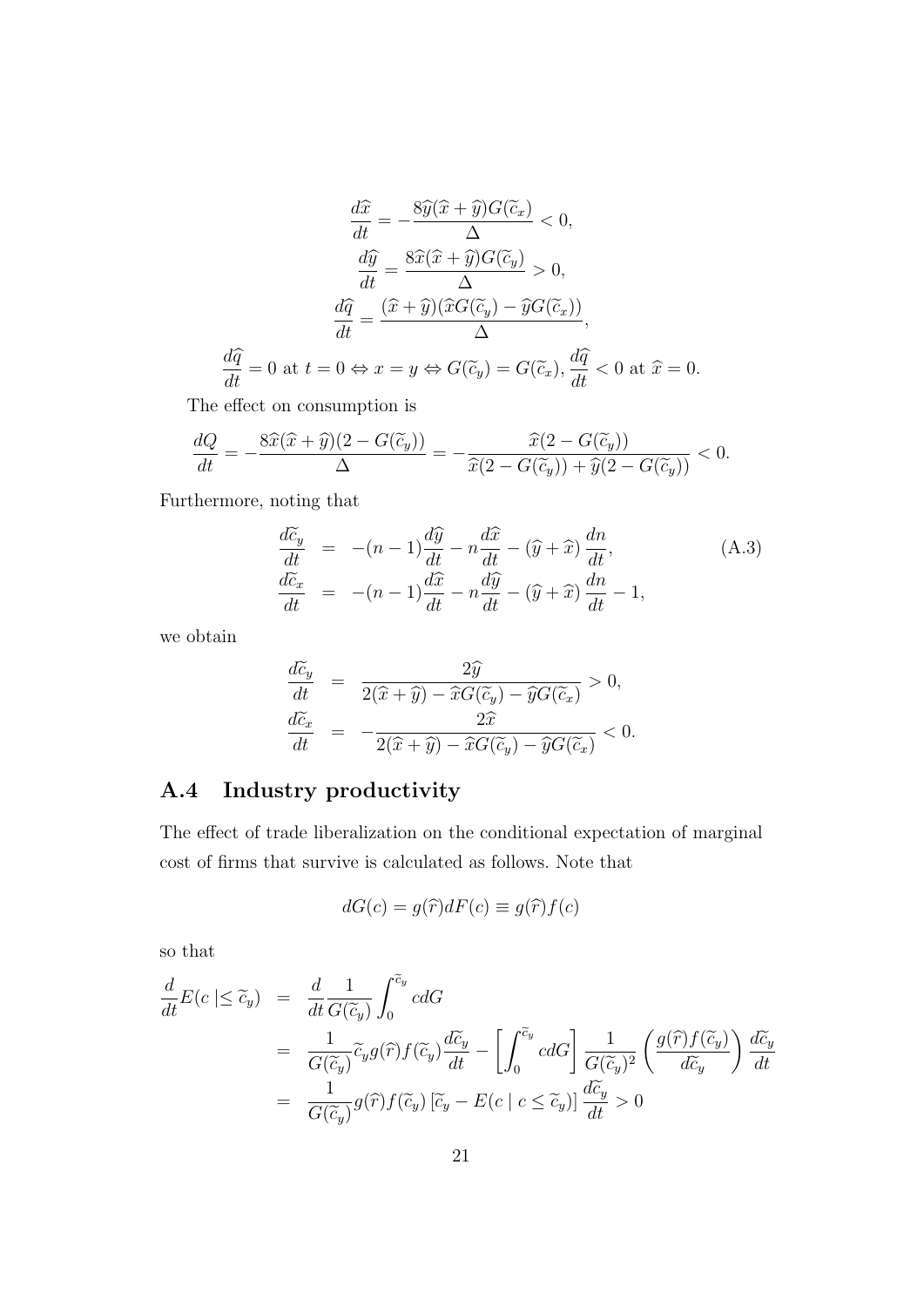because  $d\tilde{c}_y/dt > 0$  for both a fixed and an endogenous market structure. Thus, a fall in t will reduce the conditional expectation of marginal cost of firms that survive.

### References

- [1] Aghion, P., N. Bloom, R. Blundell, R. Griffith and P. Howitt (2005). Competition and innovation: an inverted-U relationship. Quarterly Journal of Economics 120, 701–28.
- [2] Aghion, P., R. Blundell, R. Griffith, P. Howitt and S. Prantl (2004). Entry and productivity growth: evidence from microlevel panel data. Journal of the European Economic Association 2, 265–276.
- [3] Alvarez, R. and R.A. Lopez (2005). Exporting and performance: evidence from Chilean plants. Canadian Journal of Economics 38, 1384– 1400.
- [4] Atkeson, A. and A. Burstein (2006). Innovation, firm dynamics, and international trade. UCLA, mimeo.
- [5] Aw, Bee Yan, Roberts, Mark J. and Winston, Tor (2007). Export Market Participation, Investments in R&D and Worker Training, and the Evolution of Firm Productivity. The World Economy 30, 83–104.
- [6] Brander, J.A. and P.R. Krugman (1983). A reciprocal dumping model of international trade. Journal of International Economics 15, 313–323.
- [7] Bustos, P. (2007). Multilateral trade liberalization, exports and technology upgrading: Evidence on the impact of MERCOSUR on Argentinean firms. Universitat Pompeu Fabra, mimeo.
- [8] Costantini, J.A. and M.J. Melitz (2007). The dynamics of firm-level adjustment to trade liberalization. INSEAD and Princeton University, mimeo.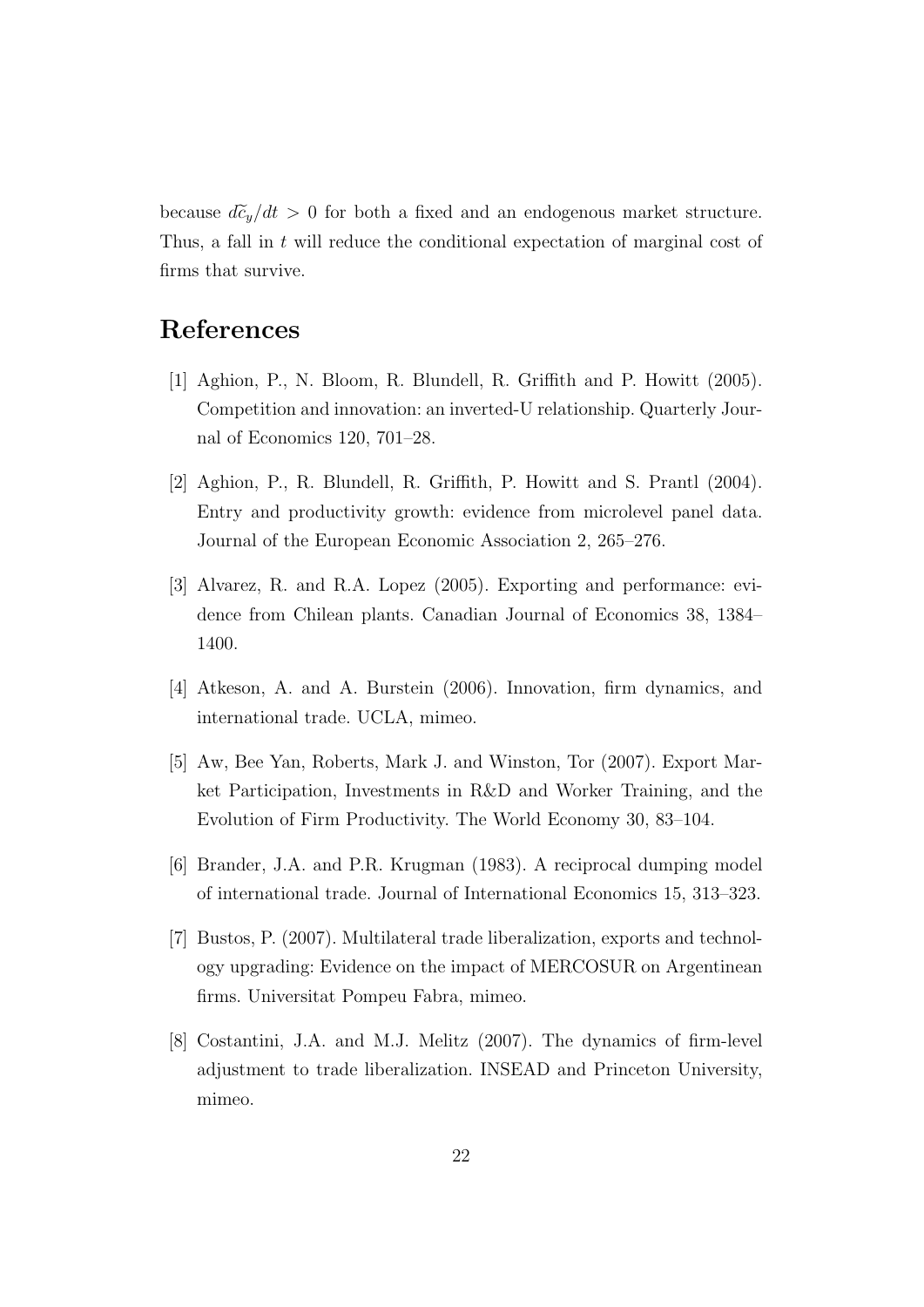- [9] Cramton, P.C. and T.R. Palfrey (1990). Cartel enforcement with uncertainty about cost. International Economic Review 31, 17–47.
- [10] Dasgupta, P. and J. Stiglitz (1980). Industrial structure and the nature of innovative activity. Economic Journal 90, 266–293.
- [11] Eaton, J. and S. Kortum (2001). Technology, trade, and growth: A unified framework. European Economic Review 45, 742–755.
- [12] Ederington, J. and P. McCalman (2007). The impact of trade liberalization on productivity within and across industries: Theory and evidence. University of Kentucky, mimeo.
- [13] Emami Namini, J. and R.A. Lopez (2006). Random versus conscious selection into export markets: theory and empirical evidence. Indiana University, mimeo.
- [14] Fernandes, A. (2007). Trade policy, trade volumes and plant-level productivity in Colombian manufacturing industries. Journal of International Economics 71, 52–71.
- [15] Greenaway, D.,and R. Kneller, (2005). Firm heterogeneity, exporting and foreign direct investment: A Survey. Leverhulme Centre Research Paper 2005/32, University of Nottingham.
- [16] Gustafsson, P. and P. Segerstrom (2006). Trade liberalization and productivity growth. Stockholm School of Economics, mimeo.
- [17] Haaland, J. and H. Kind (2008). R&D policies, trade and process innovation. Journal of International Economics 74, 170–187.
- [18] Hallward-Driermeier, M., G. Iarossi and K.L. Sokoloff (2002). Exports and manufacturing productivity in East Asia: A comparative analysis with firm-level data. NBER Working Paper 8894.